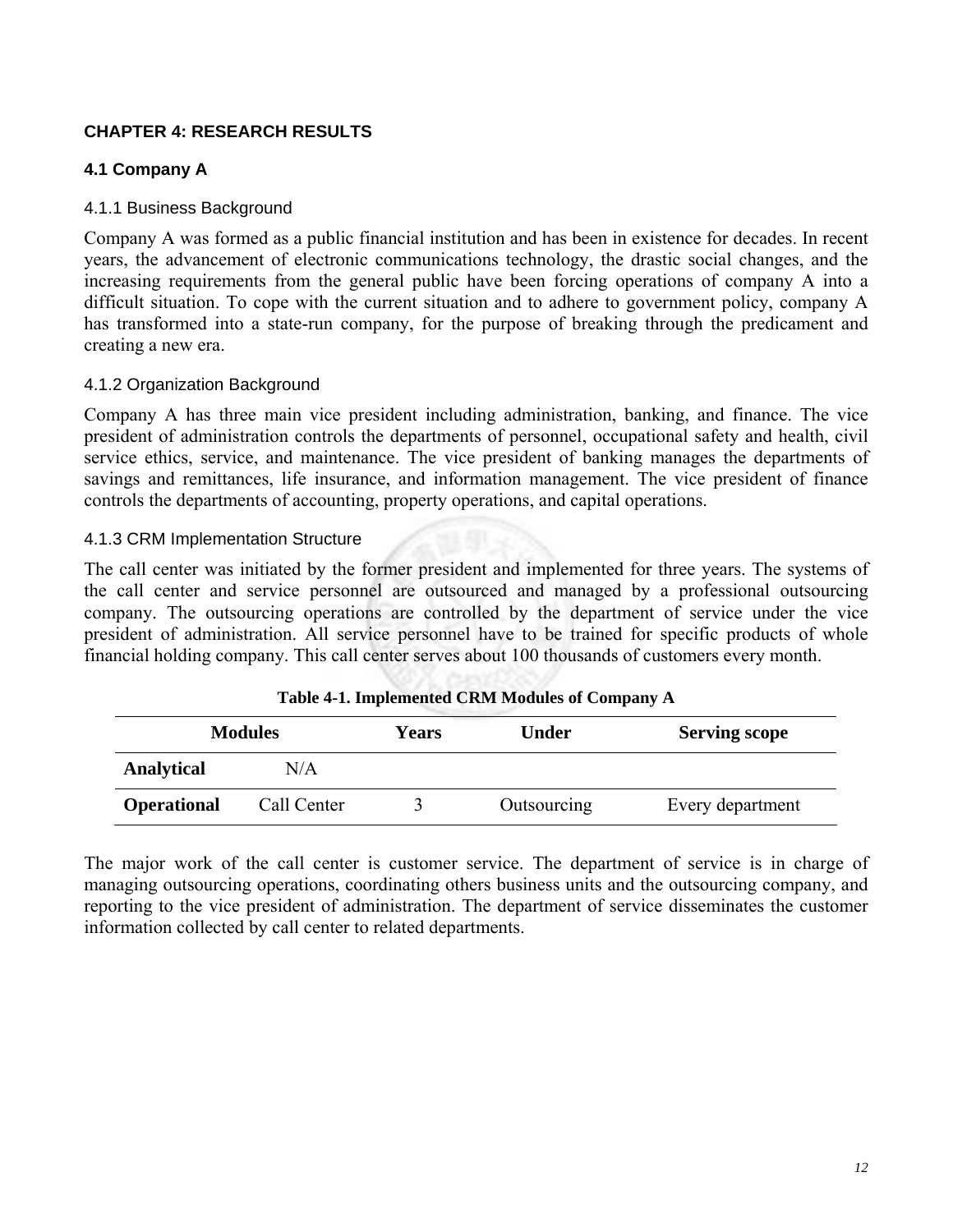#### **Figure 4-1. The Organization of CRM Operation of Company A**



#### 4.1.4 CRM Operation

The standard process of new requirements of other departments is started by discussing requirements between the managers of the call center and the department proposing the requirements. After they make a consensus, the managers of call center will study the feasibility of the requirements. If the answer is yes, the call center starts to train the service personnel about the knowledge of products of the requirements. After starting the operation, service personnel collect the customer information and customer complaints and disseminate the information to related departments.

#### **Figure 4-2. CRM Operation of Company A**



In company A, The major work of the call center is customer service and collecting customer complaints, but company A has implemented a successful campaign of cross-selling that proposed by a chief of service department and a executive officer of the department of life insurance. The objective of this campaign is to sell the product of life insurance to existing customers of whole financial holding through contacting customers by the call center. The project leaders of the campaign proactively solved conflicts between departments and doubts of sales personnel and encouraged related employees.

The revenue created by this campaign is not surprising but this campaign was the first time for company A to combine different channels and products to create a new operation model. This campaign was successfully implemented and a demonstration for outbound contacts and cross-selling. The managers of company A were so excited and amazing that a call center could create so successful campaign with small budget. Managers realized that how to completely use existing channels is an important topic. This campaign also excited much sales personnel to think over how to sell products with new channels and what customer needs are.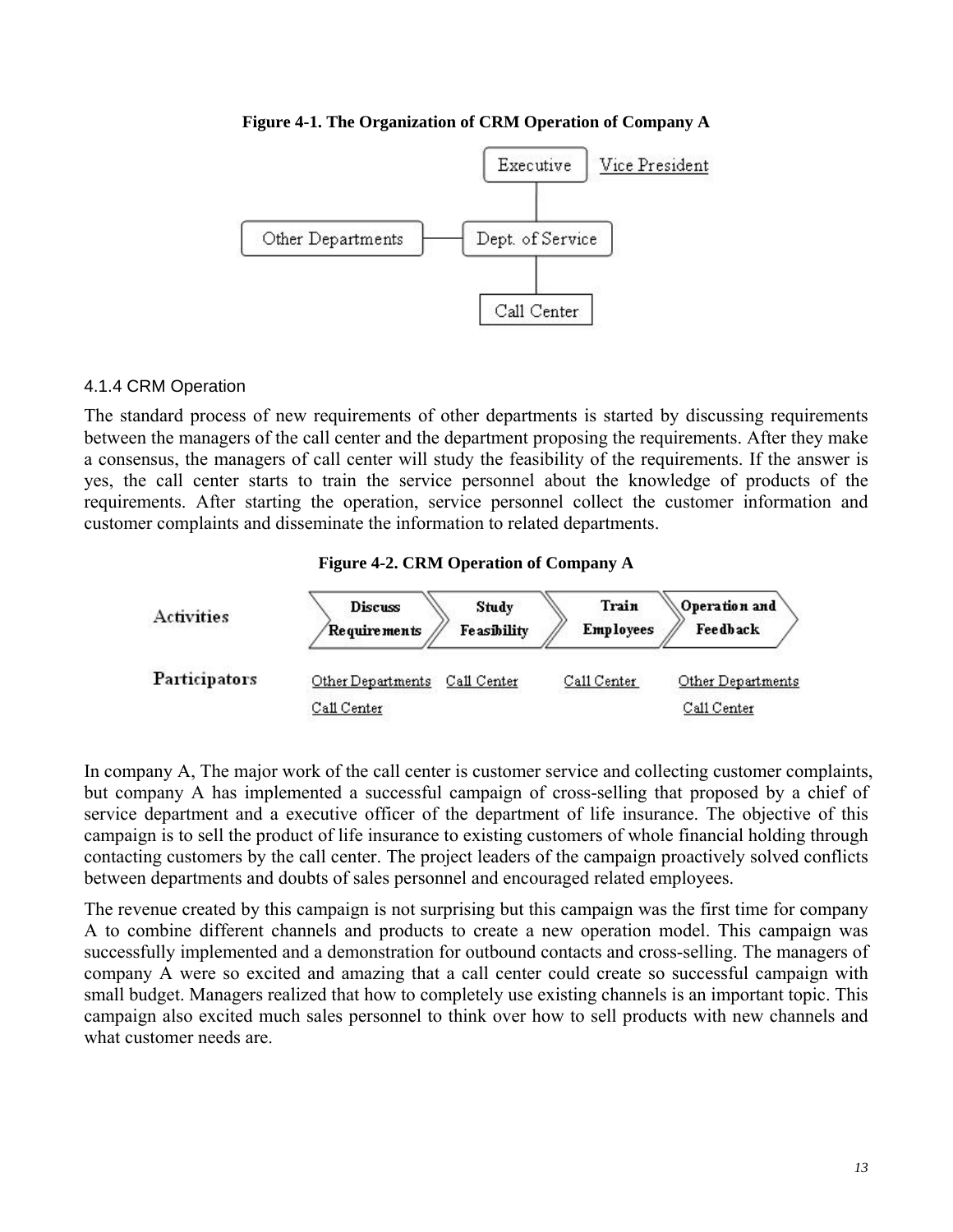### 4.1.5 Change in Organizational Culture

Company A was a public organization, and therefore it has not reached an advanced level of the marketorientation. However, the call center didn't lead to significant benefits on the market-oriented behaviors for company A.

Regarding the intelligence generation, marketers could acquire more information about customer need changes from the call center. The call center collects the customer information or customer complaints from customers' calls and disseminates the information to related departments. The call center contributes to little benefits on the intelligence dissemination. However, the campaign of cross-selling improved the intelligence dissemination trough cross-departmental meetings in which marketers discuss customer needs. After the privatization of company A the department of R&D periodically reviews product development efforts to ensure that products are in line with what customers want. However, it's not resulted from the call center. The call center is beneficial to collect customer information and disseminate the information to related departments. Furthermore, the customer complaints are linked to the merits and the organization structure has been flattened so employees pay much attention to customer complaints and quickly response to customers, customer services especially. Regarding the employee empowerment, because of the limited capabilities of the call center, the employee empowerment had no significant improvement after implemented the call center. However, the campaign of cross-selling improves market-oriented behaviors of employees. Marketers and sales personnel would think over customer needs and how to effectively use the call center as a new channel.

The call center doesn't lead to advanced benefits on market-oriented behaviors but the campaign of cross-selling mentioned above still contributed to significant market-oriented behavior change. Because of this campaign, the department of service and the department of life insurance discussed the problem of targeting customer segments and coordinately held cross-departmental meetings with sales managers of branches and the outsourcing company to solve the follow-up events after starting this campaign. After the implementation of this campaign, the sales personnel of branches became more and more active. They actively worked overtime when they are on holiday. Service personnel are affected by sales personnel and actively worked overtime with them. Sales personnel even actively asked the service personnel about the talk skill and they wanted to go through outbound selling themselves. Thus, the leaders of the campaign are the key factors that enable the cross-departmental communication and employee empowerment.

Regarding the marketing and sales processes, the improvement is resulted from the privatization and discussing customer needs. The product designs are outsourced and the outsourcing company will analyze and target customers after company A has been transferred into state-run company. Marketers could target smaller customer segments through cross-departmental discussing customer needs. In terms of the R&D process, investigating customer need changes helps marketers to spot market trend to develop products. However, company A needs complete integration of related departments to facilitate and improve the R&D process. Because of the limited capabilities of the call center, company A could not predict the customer needs to help the production. Furthermore, the employees cannot acquire much customer data for security consideration so they cannot quickly response to customers about the questions of productions. Regarding the fulfillment process, the response time was decreased because the employees pay much attention to customer complaints that are linked to merit.

The market performance was not significantly improved by the market-oriented behavior change. Only the customer satisfaction was improved because employees pay much attention to customer complaints, the employees of the call center especially.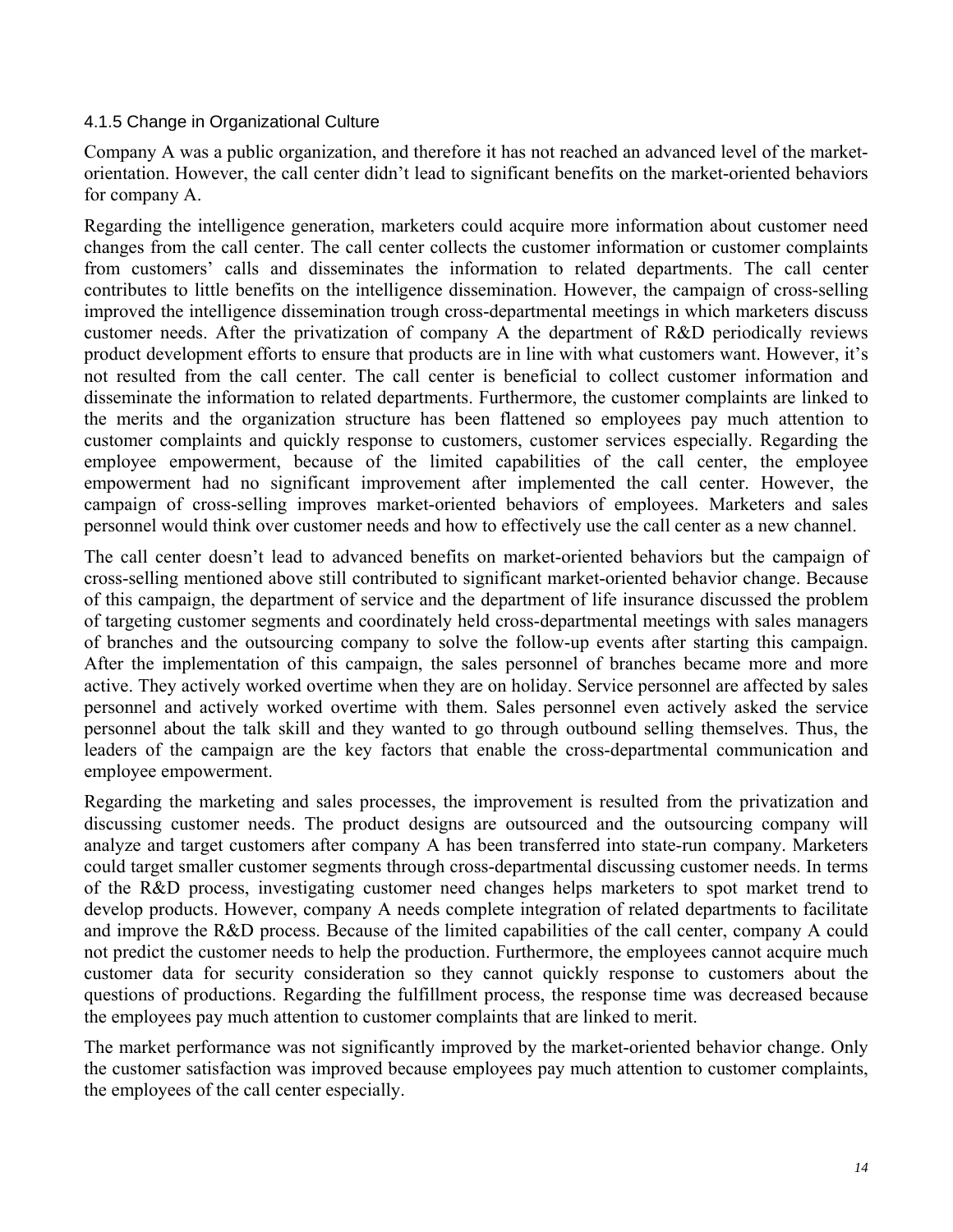The top management initiatives are the key factors to enable the use of CRM. In this case, the top management clearly understood the purpose of the implementation of the call center but the top management didn't allocate sufficient time for CRM-related meetings, facilitate the use of CRM, and adequately measure the outcomes of the CRM use. The president and vice presidents clearly understand why to implement the call center. The purpose of the call center is to increase revenue. They always pay much attention to market changes and flexibly react. On the contrary, the operation employees do not take the market change into account and they merely take care of their works. The top management allocated sufficient resources for the CRM use but they didn't pay adequate time to attend the CRMrelated meetings. Thus, directions of the CRM use may not match the expectations of the top management. The leader of the call center has sufficient power to change the related processes but the campaign was not initiated by top management. Regarding the enforcement, top management doesn't properly deal with the departmental conflict. Instead of top management, the middle managers including the chief of service department and the executive officer of the department of life insurance were actively solved the misgivings of sales personnel and the conflicts between branches and administrative departments. They even encouraged the sales managers of branches. Regarding the measurements of results, company A has no adequate measurements to measure outcomes of the call center. Furthermore, the customer-related indexes account for little percentage of the balanced score card so employees are not enforced to improve the customer value. Regarding the continuous improvement, company A has complete short term and long term plan about the use of CRM, continuously measures these plans, and improves the shortage after measuring the plans. However, the top management needs to give marketers more feedbacks about the use of call center in order to confirm that directions of the CRM use match expectations of the top management.

In this case, the top management doesn't represent the fully support to the CRM use but leaders of the campaign showed great leadership to facilitate the use of CRM, encourage the sales managers, manually target the customer segments, coordinate all participated departments, and even solve the conflicts between departments. Thus, it is believed that the leadership of the project leader is the key factor that enables the use of CRM and results in the cross-departmental information dissemination and the employee empowerment.

| <b>Constructs</b>             | B     | A    | Growth | <b>Positive Effects</b>              | <b>Affecting Factors</b>         |
|-------------------------------|-------|------|--------|--------------------------------------|----------------------------------|
| <b>Market-Orientation</b>     |       |      |        |                                      |                                  |
| Intelligence<br>Generation    | 2.5   | 3    | 0.5    | Investigate customer needs<br>change | Informational                    |
| Intelligence<br>Dissemination | 2 3 7 | 3.03 | 0.66   | Discuss customer needs               | The campaign of<br>cross-selling |
| Responsiveness                | 2.76  | 3.35 | 0.59   | Customer complaints                  | Informational                    |
| Empowerment                   | 2.99  | 3.41 | 0.42   | CRM has little impact                |                                  |
| <b>Process Performance</b>    |       |      |        |                                      |                                  |
| Marketing and Sales           | 2.2   | 2.95 | 0.75   | Customer segmentation                | Investigate<br>customer needs    |

**Table 4-2. The Questionnaire Result of Company A**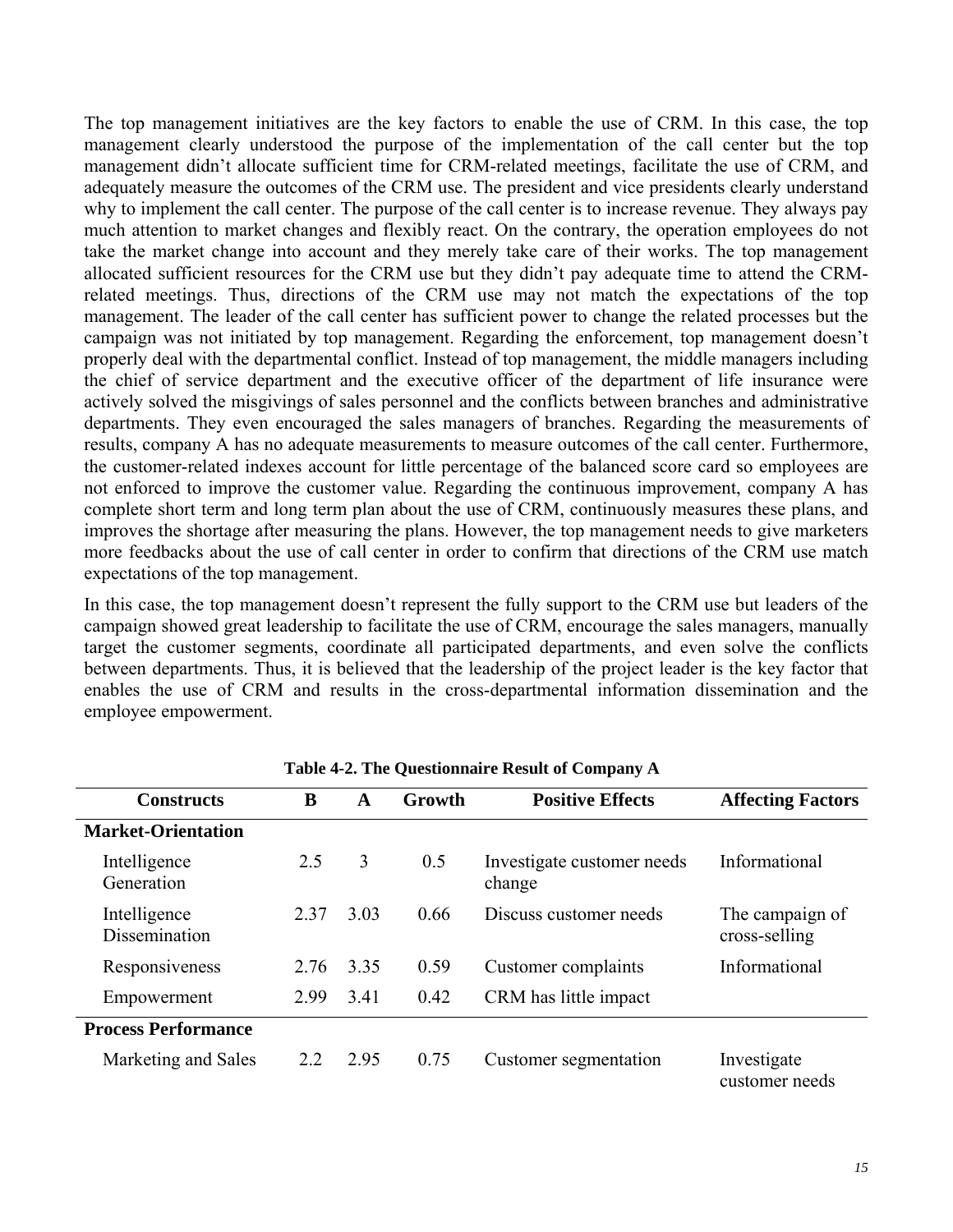|                                   |      |                |              |                                         | change                                  |
|-----------------------------------|------|----------------|--------------|-----------------------------------------|-----------------------------------------|
|                                   |      |                |              |                                         | Discuss customer<br>needs               |
| R&D                               | 2.7  | 3.03           | 0.33         | Spot market trend to develop<br>product | Investigate<br>customer needs<br>change |
| Production                        | 3.03 | 3.2            | 0.17         | CRM has little impact                   |                                         |
| Fulfillment                       | 2.7  | 3.7            | $\mathbf{1}$ | Response time                           | Customer<br>complaints                  |
| <b>Market Performance</b>         | 2.7  | 3.37           | 0.67         | <b>Customer satisfaction</b>            | Customer<br>complaints                  |
|                                   |      | <b>Level</b>   |              |                                         |                                         |
| <b>Top Management Initiatives</b> |      |                |              |                                         |                                         |
| Understanding                     |      | 4.33           |              |                                         |                                         |
| <b>Substantial Commitment</b>     |      | 3.33           |              |                                         |                                         |
| <b>Practical Executive</b>        |      | 3.33           |              |                                         |                                         |
| Enforcement                       |      | 3.25           |              |                                         |                                         |
| <b>Measurement of Results</b>     |      | 3              |              |                                         |                                         |
| Continuous Improvement            |      | $\overline{4}$ |              |                                         |                                         |

## **4.2 Company B**

## 4.2.1 Business Background

Adapting to the government financial reforms and prompt changes of financial environment, to achieve synergy through diversification, and to meet the needs in long-term development, company B was formed as a financial holding with a bank and a securities firm in recent years. Company B is a private financial holding but the major stockholder is the government.

### 4.2.2 Organization Background

Company B has two main business units including a commercial bank and a securities firm. The commercial bank contains four independent subsidiaries including insurance agency, real estate management, bills finance, and development and trust. The securities firm contains three independent subsidiaries including investment management, securities, and venture capital. Company B established six committees reporting to the chairman and five management units including information technology, finance investment, risk management, marketing, and administration that all report to the president. The general type of the organization is a functional structure that every subsidiary has its complete functions as a company.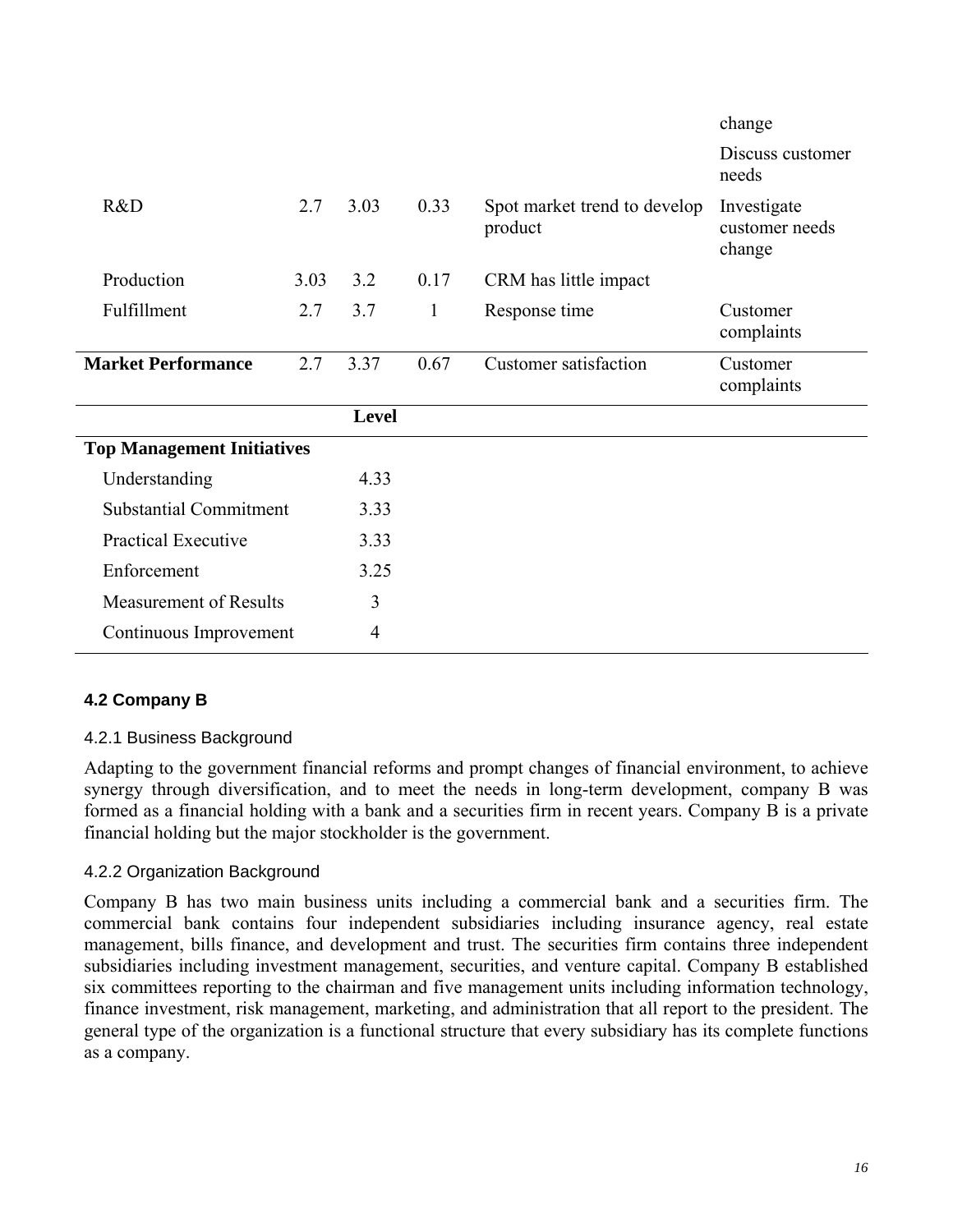### 4.2.3 CRM Implementation Structure

Company B has started to implement data warehouse system 2 years and serves all business but company B, so far, doesn't effectively use the system. End users send their requirements to the IT department and then the IT staff analyzes customer data through data warehouse. The call center has been implemented for 5 years. At that time, because the credit card department of the commercial bank was in urgent need of a call center to serve the credit card holders the credit card department implemented the call center independently. As time goes on, every departments of whole commercial bank need a call center to serve their customers for specific products and they will ask the credit card department to involve their product services in the call center.

|                    | <b>Modules</b> | Years | Under             | <b>Serving scope</b>  |
|--------------------|----------------|-------|-------------------|-----------------------|
| <b>Analytical</b>  | Data Warehouse | 2     | IT Dept.          | Every business unit   |
| <b>Operational</b> | Call Center    |       | Credit Card Dept. | Whole commercial bank |

The headquarters of company B has had a kickoff meeting about a complete CRM that serves all financial holding and include analytical and operational CRM modules. The call center and the data warehouse will be involved in the CRM plan but the call center, now, still be operated in the credit card department.

The credit card department is in charge of managing the call center and reports to the vice president of the commercial bank. The call center serves every departments of the commercial bank and links the data of other departments through medium software. The major work of the call center is inbound services. Only when the customer needs to be collected, the call center had little outbound business in the past. The major scope of current business of the call center includes bank savings, loans, cash card, credit card, trust, and foreign exchange. If the service personnel of the call center cannot immediately response to customers, they will ask the related departments about the customer problems and then call the customers. The credit card department pays the cost of the call center but it's expected that the department using services of the call center will share the expenses of the call center in the future. The call center has about five millions of customers and 45 service personnel coping with 100 thousands calls each month.



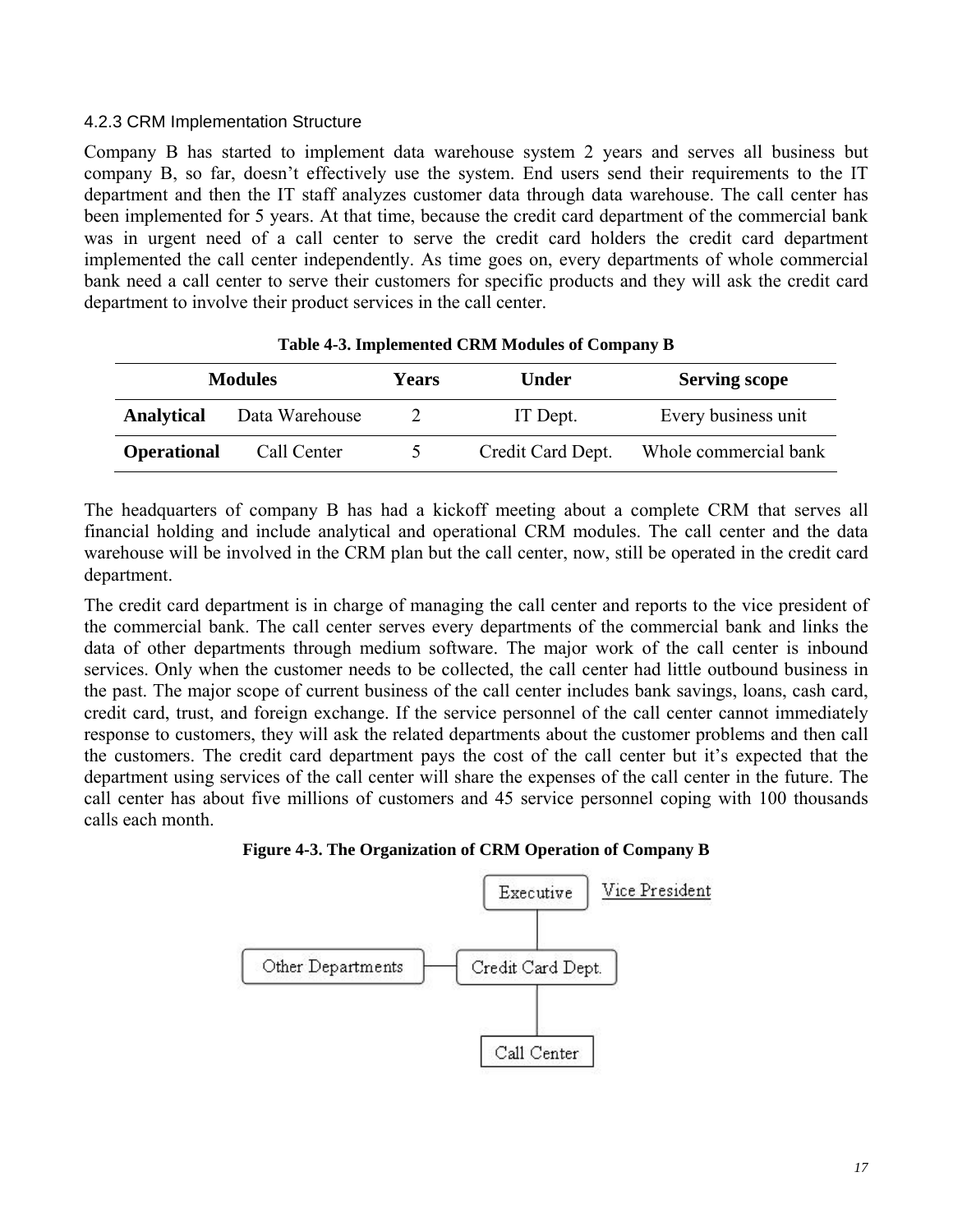### 4.2.4 CRM Operation

Such as the operation of company A, The standard process of new requirements of other departments is started by discussing requirements between the managers of the call center and the department proposing the requirements. After they make a consensus, the managers of call center will study the feasibility of these requirements. If the answer is yes, the call center starts to train the service personnel about the knowledge of products of the requirements. After starting the operation, service personnel collect the customer information and customer complaints and disseminate that to related departments.

The major work of the call center is to serve customers, collect customer information and complaints, and disseminate that to related departments. However, the call center merely disseminates customer information to related department. The manager of the call center won't discuss with other departments about their customer needs and complaints. Furthermore, the marketers of other departments won't actively ask the service personnel about the customer information. On the contrary, the manager of the call center discusses with marketers of the credit card department about the customer information. The manager of the call center has to report the analyzed information about performance, marketing, and practice in the meetings with marketers of credit card department. The marketers, moreover, are usually active to ask the manager of the call center about their customers.

#### **Figure 4-4. CRM Operation of Company B**



### 4.2.5 Change in Organizational Culture

Because different informants have different impression about the use of the call center they would grade questions in different button lines. Thus, scores of the questionnaire have to be refined before further discussion. The table 4-4 shows the refined results of the questionnaire.

Company B still has some features of a public company. The features include functional organization structure and rigid organization. Regarding the intelligence generation, company B doesn't extremely focus on the changes of customers, markets, and competitors. Furthermore, the call center merely provides customer information to facilitate market research. Marketers receive more sounds of customers than before from the call center. Regarding the intelligence dissemination, marketers of the credit card department discuss customer needs with managers of the call center because the call center could provide the customer information helping marketers to design new products or campaigns. Furthermore, company B has implemented some software for internal communication and consequently the information collected by the call center could be delivered faster and faster. However, instead of the credit card department, other departments using the service of the call center passively receive the customer information. They won't discuss the customer needs with service personnel of the call center. Regarding the responsiveness, departments using services of the call center receive the customer information from the call center but they don't seem to react in terms of the information. Only the credit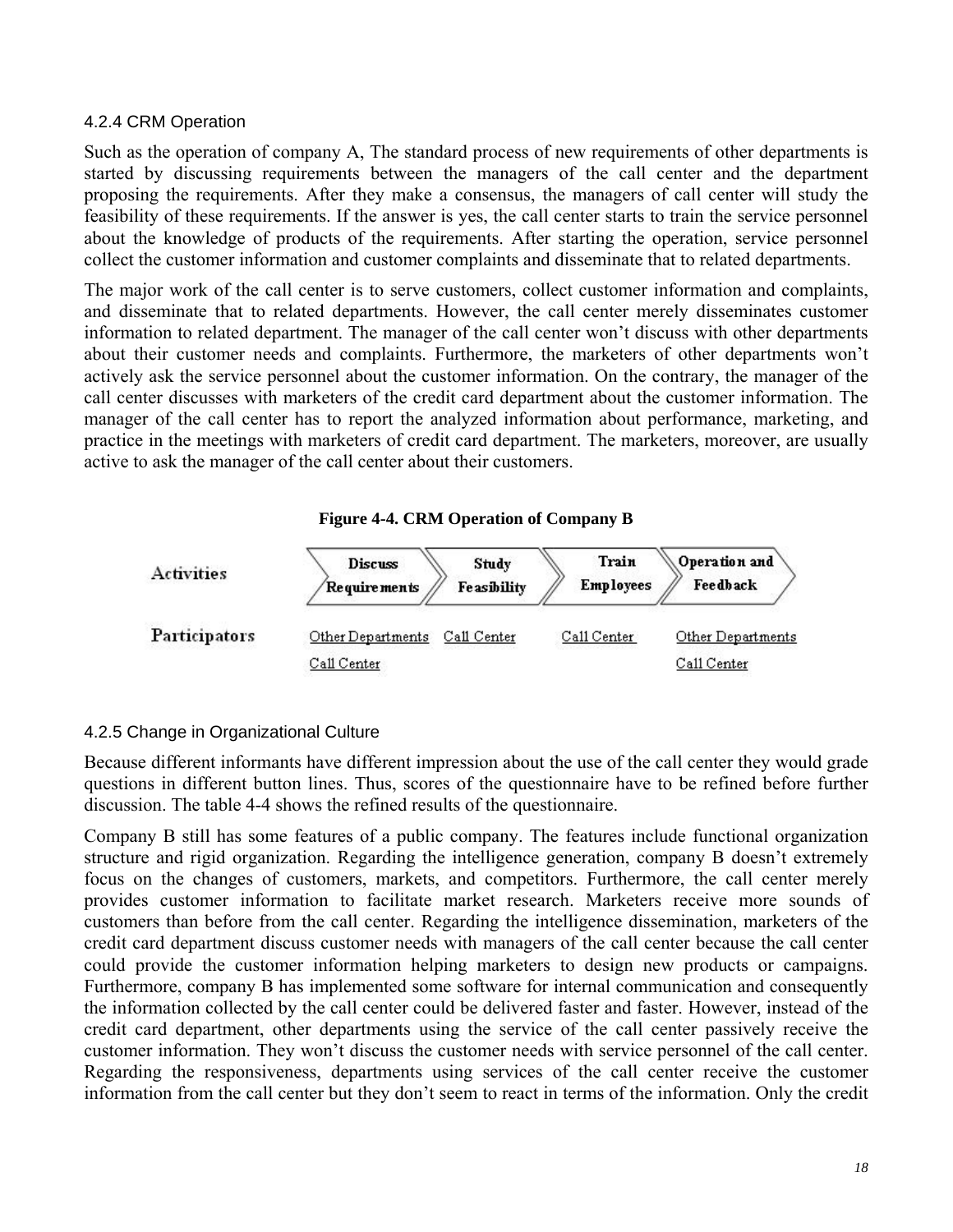card department plans the projects with the call center to response to the market change and customer needs. Marketers of the credit card department even actively ask the service personnel of the call center about their customer behaviors. However, all departments pay much attention to customer complaints collected from the call center. That is partially resulted from the pressure of merit. Regarding the employee empowerment, the interviewees of company B said that the personnel of the front-end service are affected by the call center because customers would say "service personnel of the call center are very polite and patient so you have to be polite and patient" to the front-end employees. They became more polite and patient. However, it's not directly resulted from the call center. Thus, the call center doesn't lead to significant increasing level of the responsiveness.

Because of little market-oriented behavior change, the process performance was not apparently improved. Company B could target the customers more precisely because marketers of the credit card department discuss the customer needs with service personnel of call center and carry out market researches. Regarding the R&D process, the results of the market research and discussing customer needs facilitate product managers to spot the market trend for product developments. However, company B needs frequent cross-departmental meetings and coordination to improve the product development. Particularly, the non-credit card departments need to pay more attention to the customer information. Regarding the production process, because of the limited capabilities of the call center company B cannot precisely predict the future customer needs and improve the productivity. The call center merely collects the information about customer complaints and suggestions. It cannot deeply analyze the customer behaviors and customer needs. Regarding the fulfillment process, the service personnel extremely respect the customer complaints, and therefore the response time of customer complaints could be decreased. However, company B may response to customer complaints quickly but it cannot quickly response to the change requirements of products because of the rigid organization culture and system.

The market-oriented behavior change doesn't significantly improve the market performance. Company B has little outbound campaign trough the call center to improve indicators of the market performance. However the market research helps marketers to improve the target rate. The increased customer satisfaction is resulted from that employees place much importance on customer complaints.

The top management of company B clearly understands why the business needs to implement the CRM and explains the expectation of the CRM use but the top management didn't allocate sufficient resources, appoint a powerful leader, facilitate the use of CRM, and measure the outcomes of CRM. The top management didn't allocate enough time to attend the CRM meetings. Consequently, marketing activities may not match the top management's expectations without their feedback. The manager of the call center highly graded the question about resources allocated by top management but the manager still mentioned the shortage of human resources of the call center. Thus, the top management allocated insufficient resource to use the call center. Regarding the practical executive, processes of the credit card department will be modified when the call center proposes suggestions in terms of credit card processes. However, other departments may not accept suggestions proposed by the call center. The top management could properly deal with the departmental conflicts but the top management doesn't coordinate the CRM project team of headquarters and the manager of the call center. They have misunderstanding in terms of the future plan of the CRM. The CRM project team didn't involve the manager of the call center. It's very harmful when they are planning the CRM project. Company B has no adequate measurements to measure the outcomes of the call center and the short term plans and long term plans of the CRM. Particularly, the top management didn't give feedbacks and cares to the personnel of the call center. The rigid promotion system of company B stops the prospects of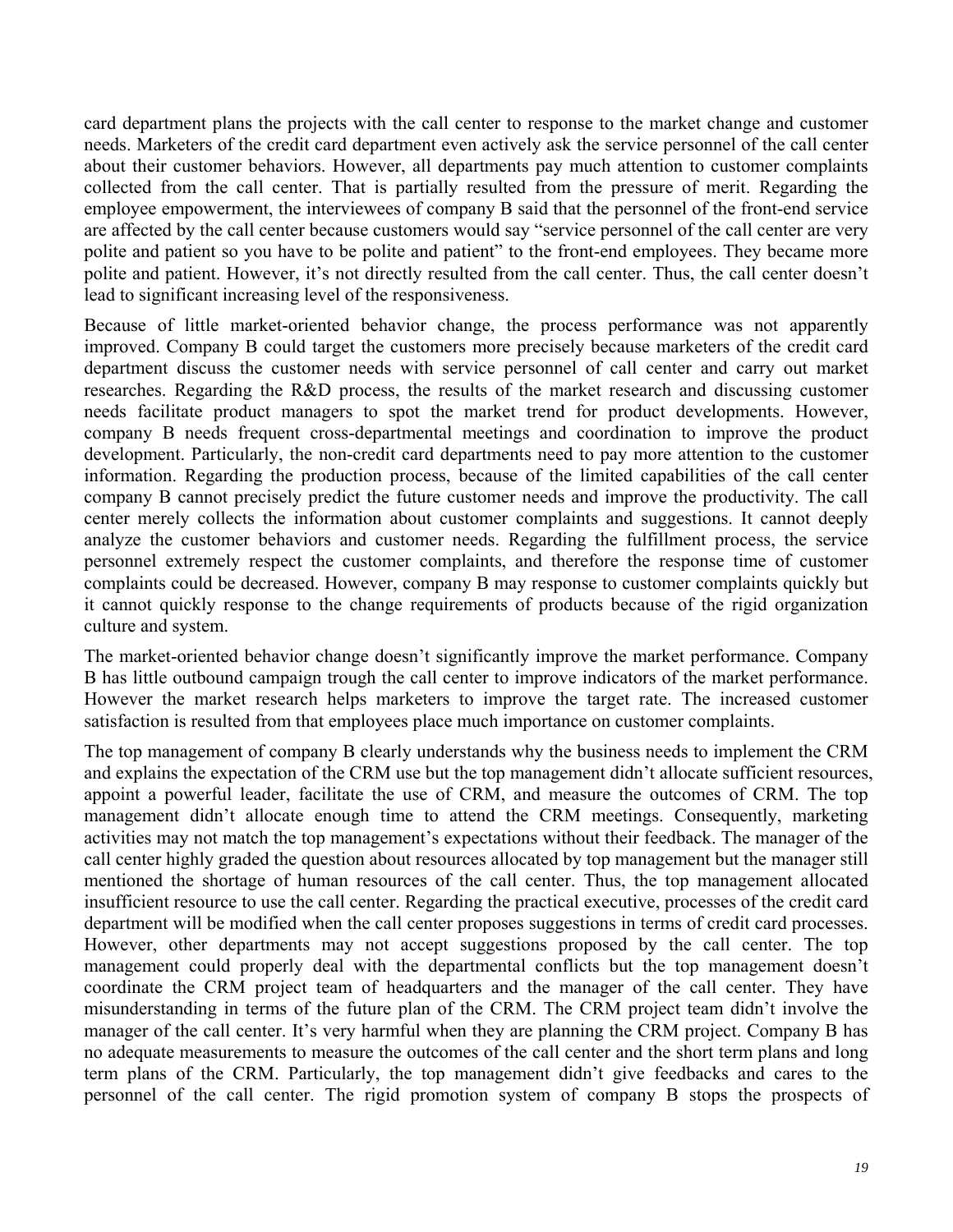outstanding employees. Because of the bureaucratic organization employees need to pass examinations for promotion. Furthermore, the merit system is not complete, and therefore employees just take care of their works and they won't think about how to improve the merit and performance. The existing promotion system cannot drive the employees looking for better use of the call center.

In this case, it cannot greatly benefit from the call center because of the poor top management initiative and the bureaucratic organization. In fact, if company B can learn the skills of outbound campaigns as well as other companies or test customers' responses about new products through the call center, company B still can greatly benefit from the call center. For this kind of organizations, the call center is a channel to do business but they didn't realize it or they haven't been driven to completely use the call center.

| <b>Constructs</b>          | B              | $\mathbf{A}$ | Growth           | <b>Positive Effects</b>             | <b>Affecting Factors</b>  |
|----------------------------|----------------|--------------|------------------|-------------------------------------|---------------------------|
| <b>Market-Orientation</b>  |                |              |                  |                                     |                           |
| Intelligence<br>Generation | $\overline{2}$ | 2.33         | 0.33             | Market research                     | Informational             |
| Intelligence               | 2.6            | 3            | 0.4              | Discuss customer needs              | Informational             |
| Dissemination              |                |              |                  | Disseminate customer<br>information |                           |
| Responsiveness             | 2.88           | 3.25         | 0.37             | Response to market change           | Informational             |
|                            |                |              |                  | Customer complaint                  |                           |
| Empowerment                | $\overline{2}$ | 2.67         | 0.67             | CRM has little impact               |                           |
| <b>Process Performance</b> |                |              |                  |                                     |                           |
| Marketing and Sales        | $\overline{2}$ | 3            | $\mathbf{1}$     | Customer segmentation               | Market research           |
|                            |                |              |                  |                                     | Discuss customer<br>needs |
| R&D                        | $\overline{2}$ | 2.5          | 0.5              | Spot<br>market<br>trend<br>to       | Market research           |
|                            |                |              |                  | develop product                     | Discuss customer<br>needs |
| Production                 | $\overline{2}$ | 2.5          | $\boldsymbol{0}$ | CRM has little impact               |                           |
| Fulfillment                | $\overline{2}$ | 2.5          | 0.5              | Response time                       | Customer<br>complaint     |
| <b>Market Performance</b>  | 2.33           | 2.66         | 0.33             | Target rate                         | Market research           |
|                            |                |              |                  | <b>Customer</b> satisfaction        | Customer<br>complaint     |
|                            |                | Level        |                  |                                     |                           |

**Table 4-4. The Questionnaire Result of Company B** 

**Top Management Initiatives**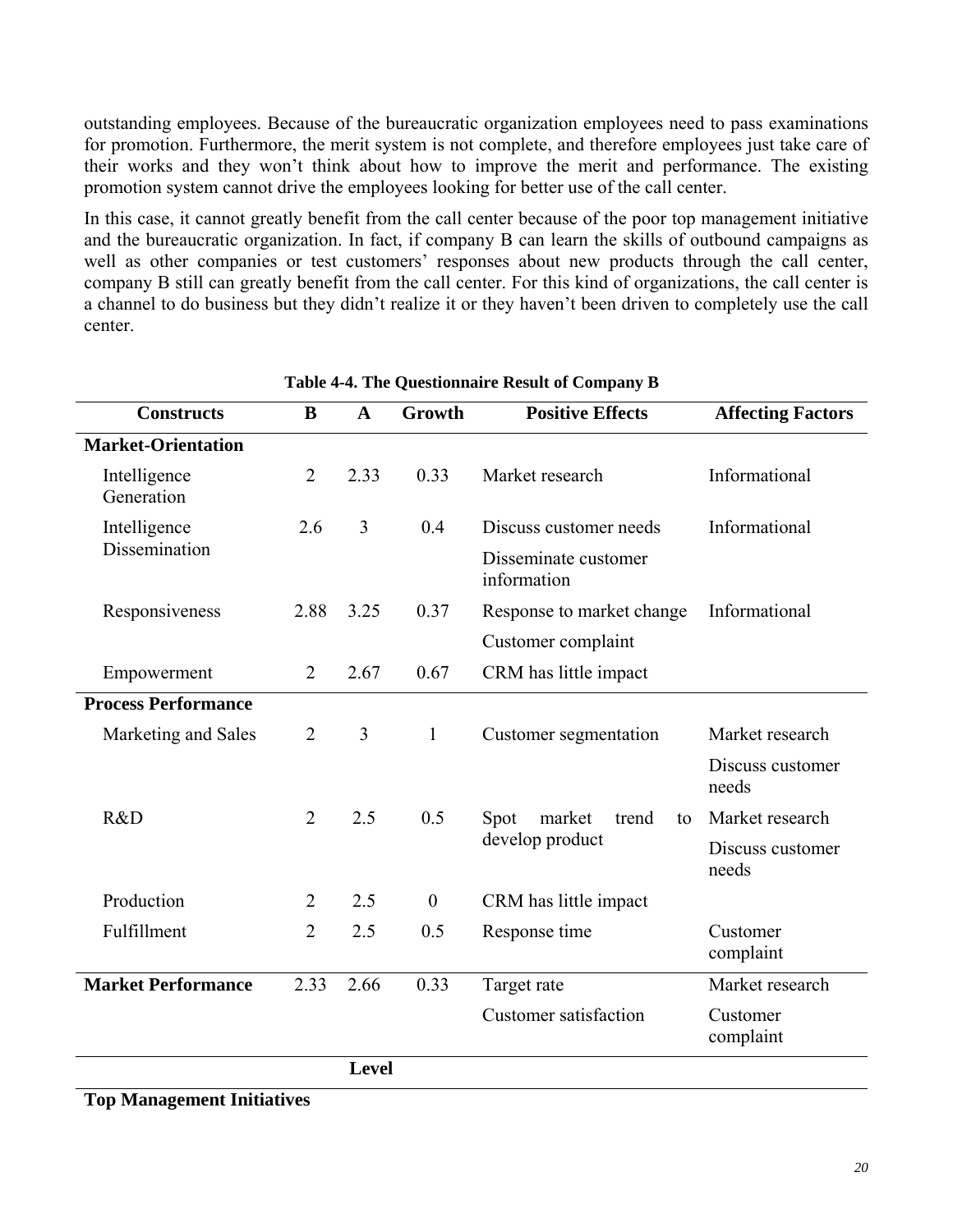| Understanding                 |               |
|-------------------------------|---------------|
| <b>Substantial Commitment</b> | 2.67          |
| <b>Practical Executive</b>    | 3             |
| Enforcement                   | 3.5           |
| Measurement of Results        | $\mathcal{Z}$ |
| Continuous Improvement        | 2.75          |

## **4.3 Company C**

### 4.3.1 Business Background

The former of company C is an insurance firm. The enterprise group C established company C including an insurance firm, a securities firm, a bank,, and a life insurance firm. Then, company C incorporated an investment and trust company and another bank.

### 4.3.2 Organization Background

The members of company C include insurance, life insurance, bank, securities, investment and trust, direct marketing, investment, investment consultant, and capital management consultant. Company C also established a customer relationship develop department convening the CRM committee of the representatives of all subsidiaries.

### 4.3.3 CRM Implementation Structure

The project of data warehouse was started in 1998. The data warehouse was implemented in 2000. Company C has developed many applications on the data warehouse including OLAP (On-Line Analytical Processing), Data Mining, and an in-house query system. The data warehouse system is owned by the IT department and serves all subsidiaries of company C. Now, end users of all member of company C can acquire and analyze the data of the data warehouse through the data mining and Query system. The data mining system has been implemented for two years that is also owned by IT department and serves all subsidiary of company C. The in-house query system is developed by the IT department. The employees who have been trained by the IT department could easily use the query system to analyzed customer data of the data warehouse. The first call center had been implemented for ten years. Each business unit has its call center. The following discussion about company D is based on the analytical CRM.

|                    | <b>Modules</b> | <b>Years</b> | <b>Under</b>  | <b>Serving scope</b> |
|--------------------|----------------|--------------|---------------|----------------------|
|                    | Data Warehouse |              | IT department | All Business units   |
| <b>Analytical</b>  | Data Mining    | 3            | IT department | All Business units   |
|                    | Query system   | 2            | IT department | All Business units   |
| <b>Operational</b> | Call Center    | 10           | Each BU       | Each BU              |

**Table 4-5. Implemented CRM Modules of Company C**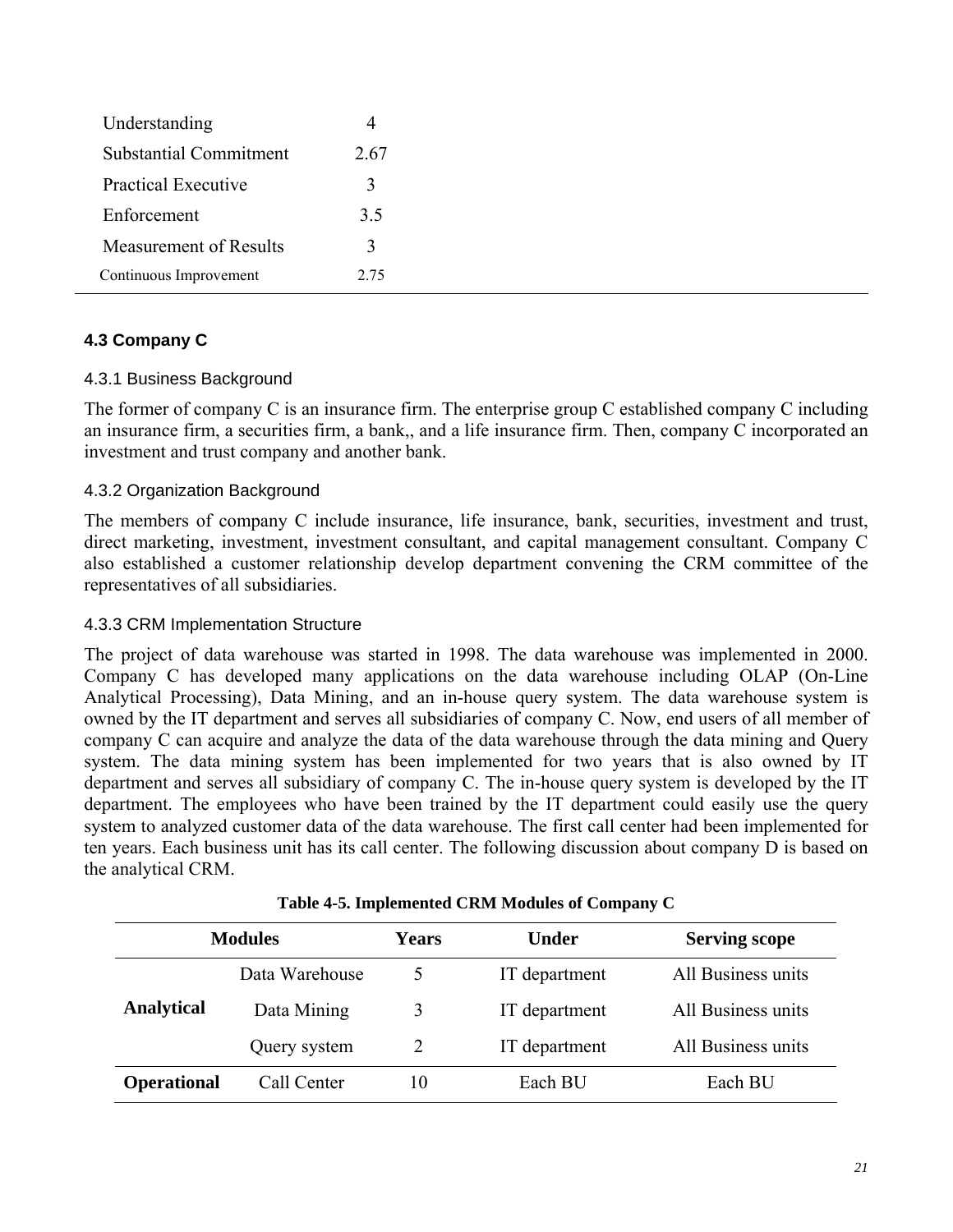The CRM organization includes four major members: executive, CRM committee, marketing/sales, and IT department. The customer relationship develop department is responsible to convene the CRM committee gathering representatives of all business units once a month and start the campaign approved by the CRM committee. The CRM committee directly reports to the chairman. The IT department is responsible to maintain the CRM system, guide the CRM use of end users, and train the end users. The CRM system here includes the data warehouse, data mining, and the in-house query system. Marketers and sales personnel have to be trained by the IT department and pass the examination of the CRM use, and then they could directly use the in-house query system and data mining system to analyzed customer data of the data warehouse. However, the employee can merely accesses the customer data owned by the belonging subsidiary of the employee. Thus, the customer data are owned by the subsidiary which drew the customers and are not shared by all subsidiaries but end users can access all customer data of all product lines of the belonging subsidiary. The representatives of marketing department of each subsidiary attend the CRM committee. They discuss new campaigns, outcomes of campaigns, customer needs, market trends, competitors, and opportunities of cross-selling and share their information and experiences.





### 4.3.4 CRM Operation

A marketer of a given subsidiary of company C can directly access the customer data of another department of the belonging subsidiary, no matter who draw this customer. If the marketer proposes a campaign targeting the customers who belong to the belonging subsidiary of this marketer, the marketer merely needs to propose the campaign in the BIU, a meeting of discussing the campaign in a subsidiary. The functionalities of the BIU are similar to the CRM committee but the BIU belongs to a subsidiary and the CRM committee belongs to the financial holding company.

The IT department directs and supports marketers of each subsidiary to use the in-house query system and data mining to analyzed customer data and marketers propose campaign based on the analyzed data. The representatives of each subsidiary report their campaigns in the cross-departmental CRM committee. If the campaign targets the customers of another subsidiary, the representative would inform the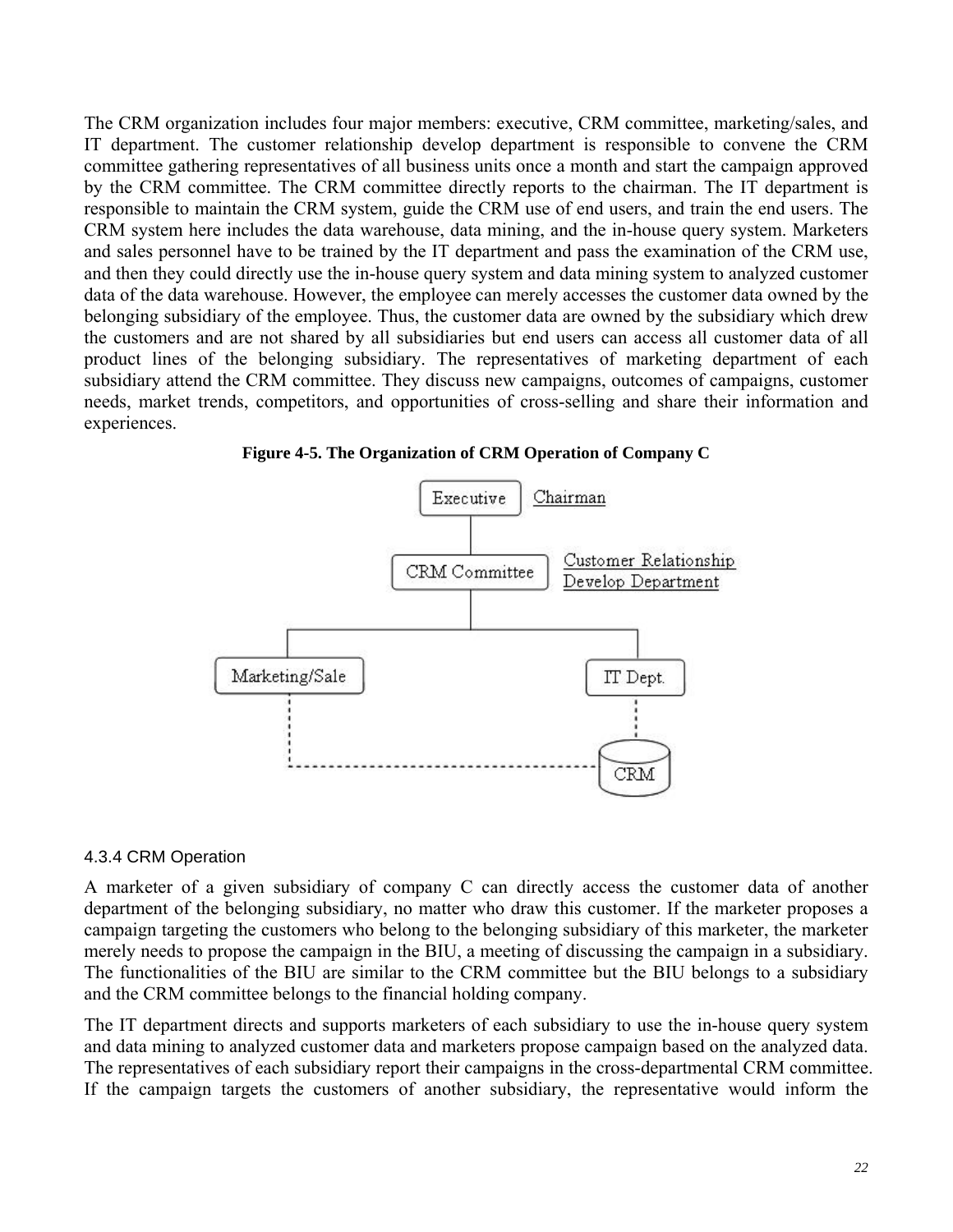representative of another subsidiary. Then, if a marketer proposes a campaign that may target customers of another subsidiary, the marketer should request the IT department to calculate the expected customer numbers and customer segments through the data warehouse. This campaign needs to be approved by the chief of the belonging subsidiary of the marketer. Then, the marketer needs to propose a formal requirement that require the IT department to mining the customer lists. This requirement needs to be approved by all chiefs of other subsidiaries that own the customers targeted by the campaign. After the approval process, the IT support mines customer lists for the campaign. Finally, the customer relationship develop department needs to approve the campaign and start the campaign and then the marketer could execute the campaign.

The CRM process of company C is similar to company D. Campaigns are discussed and reported its outcomes in a cross-departmental CRM committee. The cross-departmental communication deeply affects the results of the CRM use. The CRM committee excites the new ideas of cross-selling and shares information and experience of each subsidiary. Thus, the CRM committee is really a success factor to increase the cross-selling rate, improve the cross-departmental communication, and facilitate the CRM use.





## 4.3.5 Change in Organizational Culture

The use of CRM brings company C significant improvement on market-oriented behaviors including the intelligence generation, intelligence dissemination, responsiveness, and employee empowerment. The market-oriented behavior change also contributes to significant impact on process performance.

Regarding the intelligence generation, company C investigates customer preferences about new products and understands customers' impression about new products through call center. The marketers could acquire customer lists including customers who stopped to use products and then contact the customers through the call center to understand why they stopped to use the products. Thus, the informational and analytical capabilities of the CRM help marketers to do market research and investigate the customer preference changes. However, one of the interviewees indicated that the highly market competition enforce company C to do many market researches to realize customer needs.

In terms of the intelligence dissemination, the cross-departmental CRM committee is the most affecting factor that facilitates the cross-department discussion. Company C established the CRM committee that brings marketers of different departments together to discuss market trends and customer needs. The cross-departmental CRM committee also improves the dissemination of customer information because the marketers would share the information they own. Furthermore, the call center collects the customer satisfaction data and delivers it to all company through email. The dissemination of customer satisfaction data improve the efficiency and help employees to understand what products the customer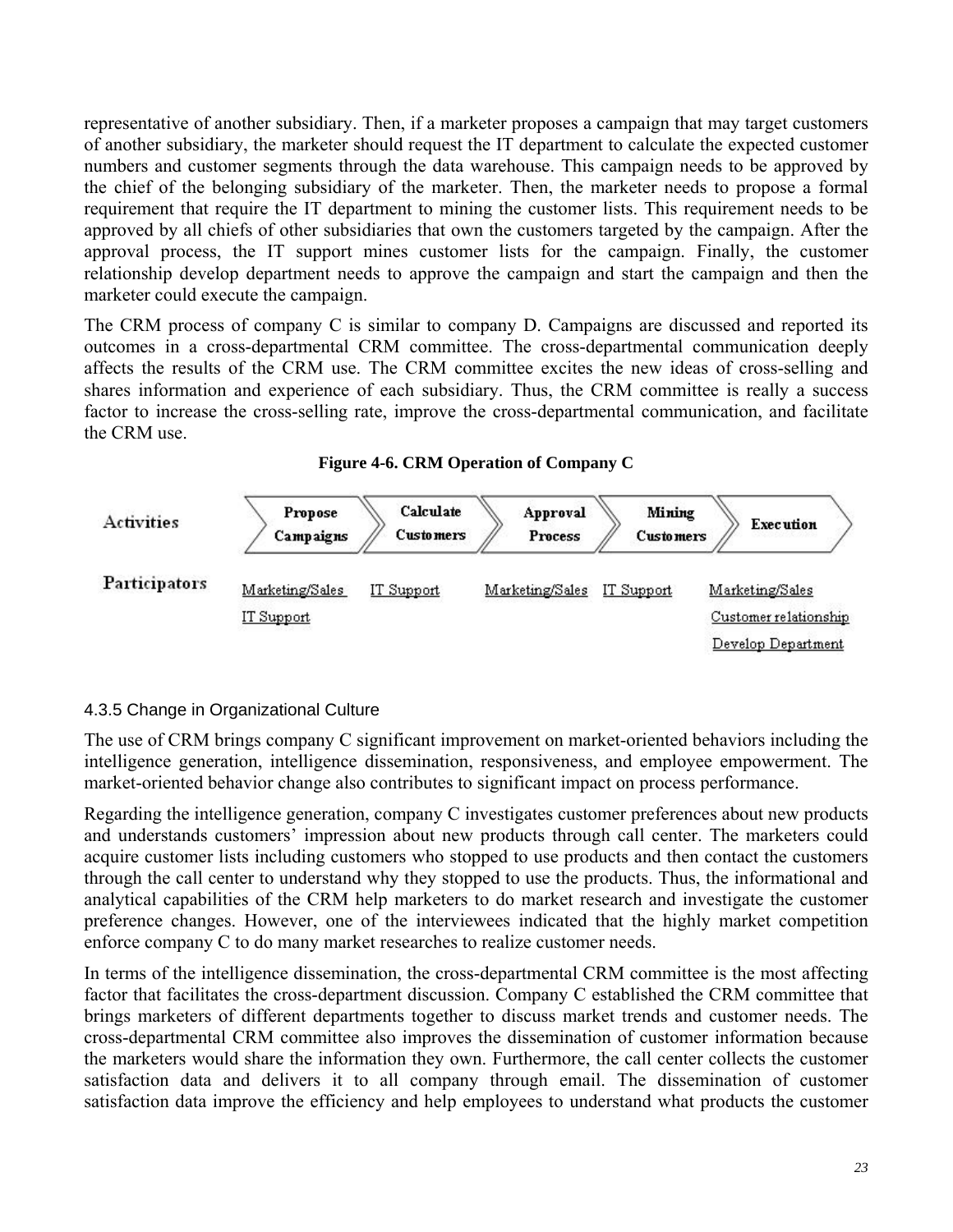really wants. The informational capability of CRM and the Cross-departmental CRM committee lead to significant intelligence dissemination.

The informational and analytical capabilities of CRM and the cross-departmental CRM committee also contribute to significant improvement on the responsiveness. Because company C could acquire the customer information from CRM faster and faster, employees pay much attention to customer needs. The cross-departmental CRM committee brings quickly response to market changes. Several departments get together in the cross-departmental CRM committee periodically to plan a response to market changes taking place in the business environment. However, in order to quickly response to market changes, the system needs to support the flexible product modifications. Because the operation system is an in-house system that are not capable of flexibly changing the parameters to fit modified products, company C can not quickly response to price changes of competitors. The IT department of company C is working hard on it. Because the call center collects the customer complaints and deliver the information to related departments, employees very focus on the customer complaints. The analytical capability of the CRM improves the campaign execution. If a marketer has a campaign idea, this marketer could quickly analyze the customer information and precisely target customers. The campaign would be timely started because the CRM facilitates the marketer to form a campaign. The most significant improvement of the employee empowerment is the market-oriented thinking of employees. Marketers could use CRM to develop campaigns after the CRM implementation. Because CRM system holds customer data of whole financial group, marketers could develop a comprehensive campaign including all products of whole financial holding company and marketers would think about customer needs when developing a campaign. However, an interviewee indicated that the CRM cannot facilitate the employee empowerment of solving the customer problems. Because the market trend, employees are involved in decision making of customer problems in their department.

Regarding the marketing and sales processes, Marketers could divide customers into smaller segments according to different customer needs because of the improvement on market-oriented thinking. Marketers would think about customer needs and design varying marketing activity. Furthermore, marketers can design more complicated products based on customer behaviors to satisfy different customer needs after they became more market-oriented. Because the employees who directly face to customers pay much attention to customer complaints and customer needs and can acquire customer information based on their limits of authority company C can quickly response to the customer problems. The customer needs and customer complaints enforce employees to pay more attention to customer's problems and quickly response to them. Regarding the fulfillment process, the analyzed information of the data warehouse didn't delivered to the front-end employees, and therefore front-end employees provide limited service level to customers. Thus, the market-oriented behavior change leads to little impact on the fulfillment process. The market-oriented behavior change improves the process performance. Particularly, the cross-departmental CRM committee and market-oriented thinking bring positive impacts on process performance.

Because the analyzed information of CRM haven't be completely delivered to customer service processes. If company C can deliver analyzed information of CRM to customer service department, service personnel could provide customers better product portfolio and service. It's one kind of process integration that increases the customer satisfaction. Company C can improve the customer retention rate through developing customer behavior models of CRM to develop campaigns about the customer retention. However, company C doesn't have sufficient capabilities of developing models, so do outsourcing companies. Furthermore, there is still a gap between operation staffs and IT staffs so company C has not acquired full benefits from the CRM. The interviewee indicated that company C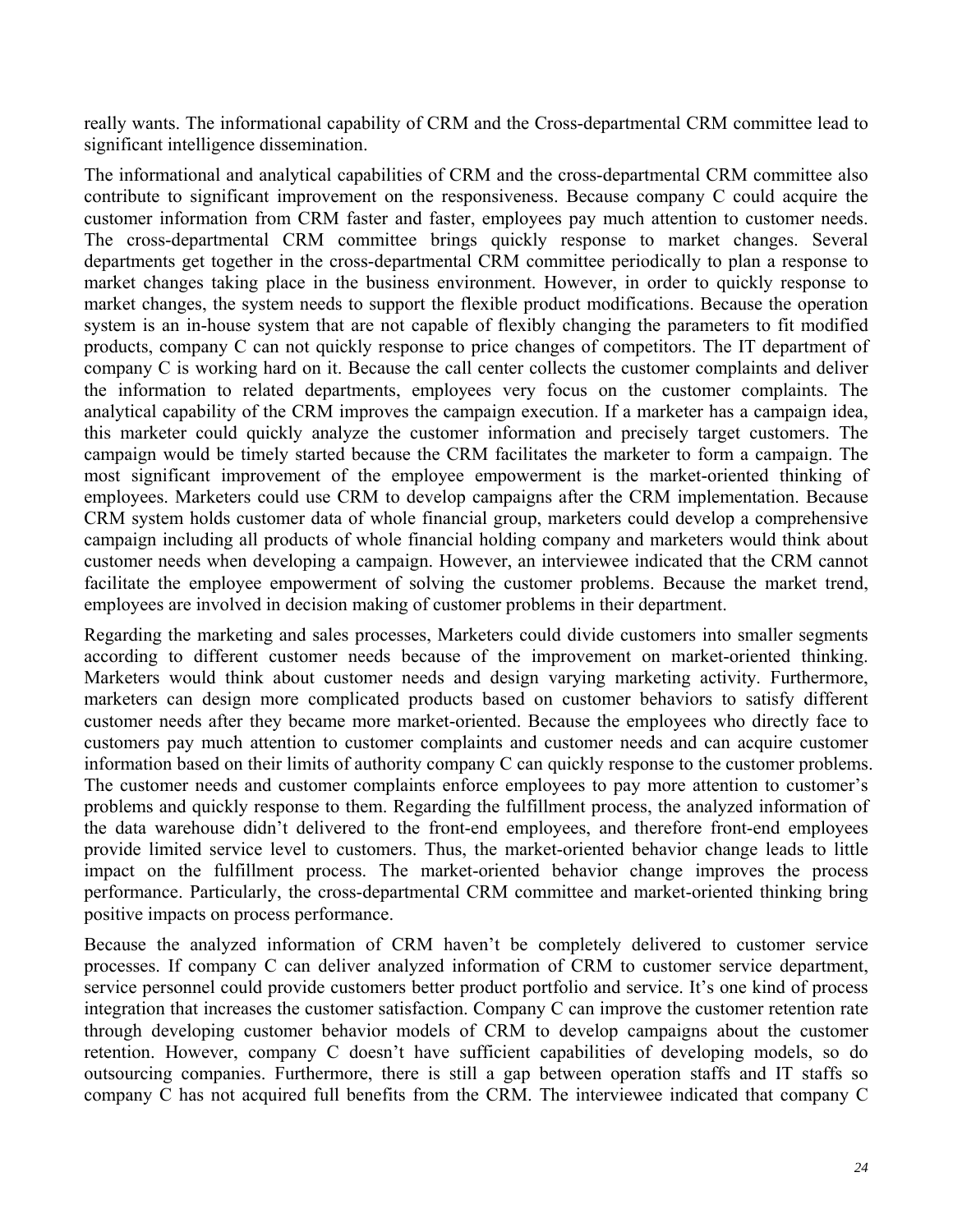didn't leverage the essence of the CRM so the market performance has not been greatly improved. However, the cross-departmental CRM committee and the market-oriented thinking also lead to the improvement on the cross-selling rate.

The top management of company C clearly understands why the company needs to implement CRM. The top management's purpose of the CRM implementation is to increase the cross-selling rate and improve the customer service. The top management could flexibly response to the environmental changes. Regarding the substantial commitment, the top management provides adequate budget and resources for the CRM implementation and the CRM use and attends the CRM committees every time. This shows that the top management devotes much substantial commitment and allocates adequate time to attend the CRM committee. The top management's attendance at the CRM committee drives marketers to follow expectations of the top management and effectively leverage the CRM in marketing. Regarding the practical executive, because the CRM committee directly reports to the top management, decisions made by the CRM committee are similar to the decisions made by the top management. Furthermore, the top management initiated the CRM project. Thus, the leader of CRM has enough decision power to enforce the changes of CRM related processes. Most conflicts arise from channels. For example, insurance and securities departments may target the same customer segment. Thus, company C established a channel arbitration team that will solve all conflicts. Either the top management would solve the serious conflicts between different departments. In company C, the top management actively leads, encourages, and facilitates the CRM use. Thus, the top management extremely enforces the use of CRM. Regarding measurements of the results, company C has more than 100 hundred of KPI to measure the performance. The customer-related indexes account for about 30 to 40 % of the balanced score card. Company C timely updates the indexes of the balanced score cards. Employees even could directly access the status of their balanced score card and improve weaknesses of their balanced score card. The concrete measurements about the CRM drive employee to think over customers and excellently leverage the CRM. Regarding the continuous improvement, company C has not digested full information because CRM provides too much information. So far, company C cannot take full benefits from CRM. Thus, company C didn't have a definite long term plan. Company C has adequate measurements to value the outcomes of the CRM use. However, an interviewee indicated that the top management should actively attend the cross-departmental meetings that discuss the outcomes of campaigns developed from CRM, propose suggestions, and guide the marketing personnel to meet their expectation. Thus, the top management needs to give marketers more feedbacks and cares.

An interviewee indicated that the top management is very active, invests considerable budget, and deeply concerns the project. Company C needs to adapt itself to the new organization after acquired another bank. In that time, the new organization leads to some poor KPI, the top management always takes account of employees. Though the CRM has been implemented for 2 to 3 years, the top management doesn't ask employees to quickly finish each campaign. Thus, the top management of company C really supports the CRM project and provides a complete environment that facilitates the CRM use.

| <b>Constructs</b>         |     | A  | <b>Growth</b> | <b>Positive Effects</b> | <b>Affecting Factors</b> |
|---------------------------|-----|----|---------------|-------------------------|--------------------------|
| <b>Market-Orientation</b> |     |    |               |                         |                          |
| Intelligence              | 2.6 | 36 |               | Market research         | Informational            |
| Generation                |     |    |               | Investigate customer    | Analytical               |

**Table 4-6. The Questionnaire Result of Company C**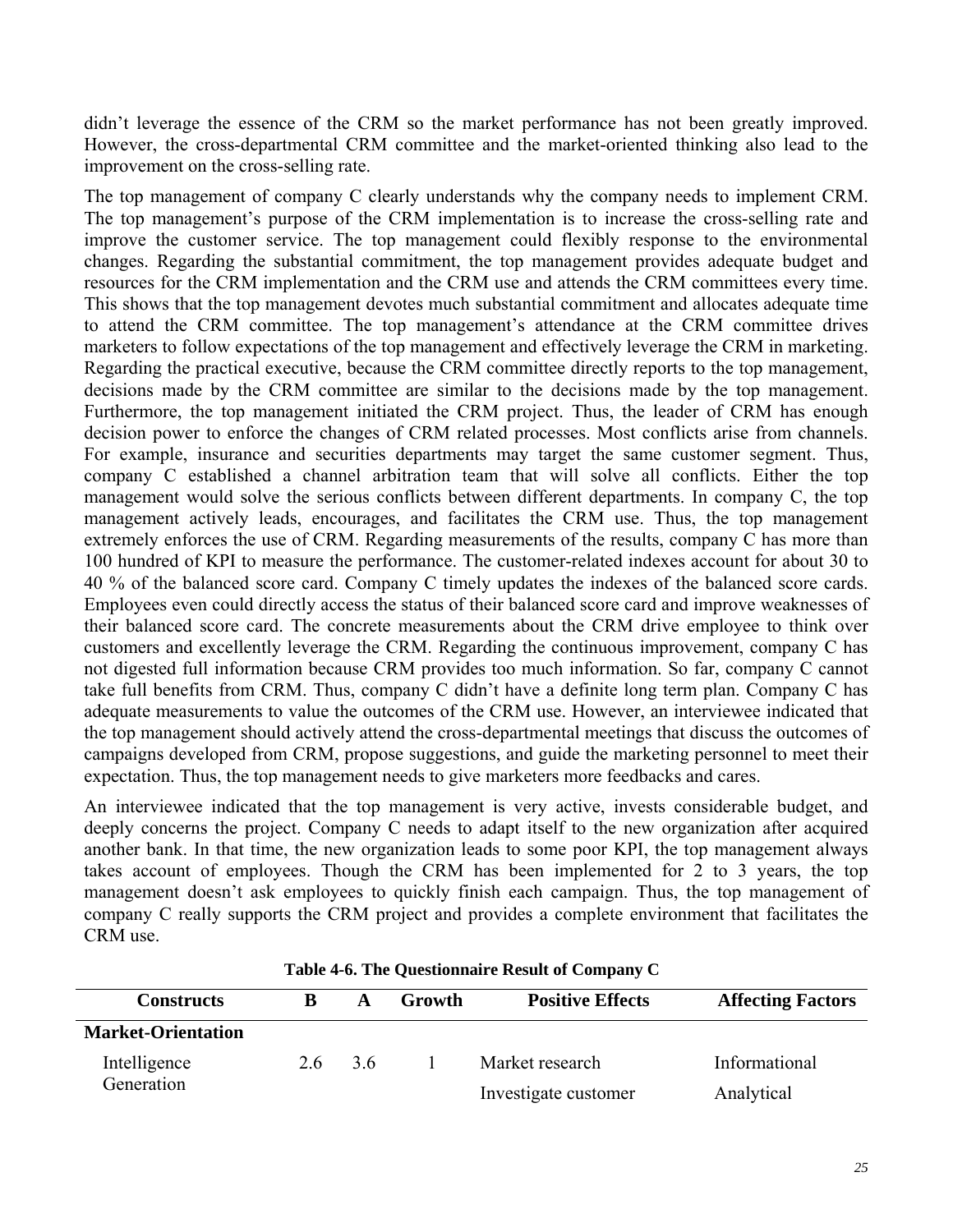|                                   |      |                |                | preference change                         | Market<br>competition                |
|-----------------------------------|------|----------------|----------------|-------------------------------------------|--------------------------------------|
| Intelligence<br>Dissemination     | 2.4  | 4.1            | 1.7            | Cross-departmental<br>discussion          | Cross-<br>departmental CRM           |
|                                   |      |                |                | Disseminate customer                      | committee                            |
|                                   |      |                |                | information                               | Informational                        |
|                                   |      |                |                | Disseminate customer<br>satisfaction data |                                      |
| Responsiveness                    | 2.89 | 4.44           | 1.55           | Focus on customer needs                   | Informational                        |
|                                   |      |                |                | Response to market change                 | Organization                         |
|                                   |      |                |                | Focus on customer<br>complaints           | change<br>Analytical                 |
|                                   |      |                |                | Timely project execution                  |                                      |
| Empowerment                       | 3    | 4.13           | 1.13           | Market-oriented thinking                  | Informational                        |
|                                   |      |                |                |                                           | Analytical                           |
| <b>Process Performance</b>        |      |                |                |                                           |                                      |
| Marketing and Sales               | 2.5  | $\overline{4}$ | 1.5            | Customer segmentation                     | Market-oriented<br>thinking          |
| R&D                               | 2.75 | 4.75           | $\overline{2}$ | Complicated products                      | Cross-<br>departmental<br>discussion |
|                                   |      |                |                |                                           | Market-oriented<br>thinking          |
| Production                        | 2.5  | 3.67           | 1.17           | Response to customer<br>problem           | Focus on customer<br>complaints      |
|                                   |      |                |                |                                           | Focus on customer<br>needs           |
| Fulfillment                       | 3    | 3.5            | 0.5            | CRM has little impact                     |                                      |
| <b>Market Performance</b>         | 3    | 3.91           | 0.91           | Cross-selling rate                        | Market-oriented<br>thinking          |
|                                   |      |                |                |                                           | Organization<br>change               |
|                                   |      | <b>Level</b>   |                |                                           |                                      |
| <b>Top Management Initiatives</b> |      |                |                |                                           |                                      |
| Understanding                     |      | 5              |                |                                           |                                      |
| <b>Substantial Commitment</b>     |      | 4.8            |                |                                           |                                      |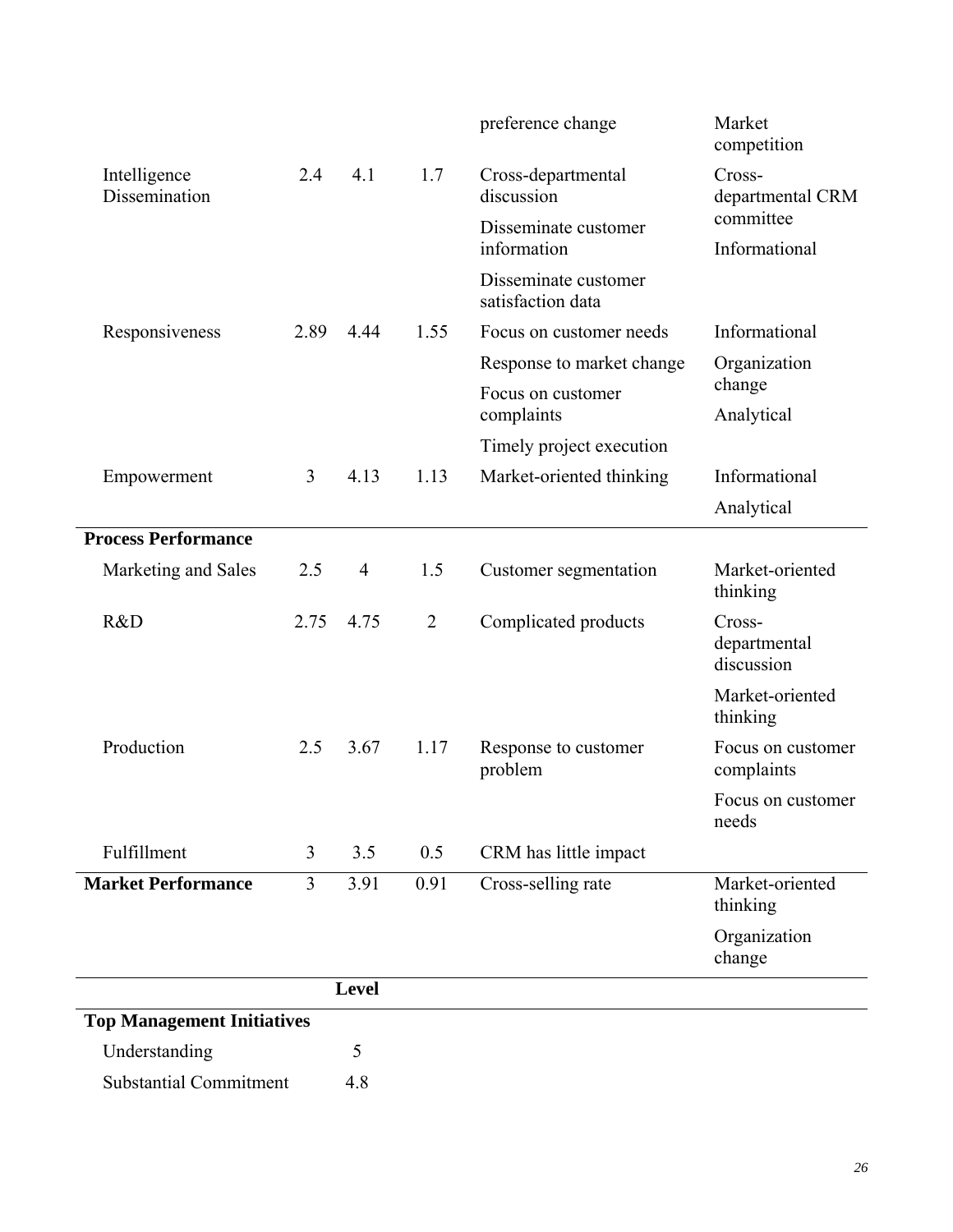| <b>Practical Executive</b> | 4.67 |
|----------------------------|------|
| Enforcement                | 4.5  |
| Measurement of Results     | 5.   |
| Continuous Improvement     | 4.38 |

## **4.4 Company D**

### 4.4.1 Business Background

Company D is a financial holding formed in 2000 that has three main business units including wealth management, retail bank, and wholesale banking. Spanning the businesses in banking, securities and bills finance, company D is a full-functioning financial institution that provides customers with one-stop shopping services through consolidated distribution channels and integrated product lines.

### 4.4.2 Organization Background

Company D contains six committees, five management departments, four operation departments, and three business units. The committees include human resource and audit/compliance committee that report to the board of directors. The policy committee and the CRM committee report to the chairman. The president monitors administration and information integration committees. The five management departments include corporate planning, risk management, finance, corporate communication, and administration departments. The four operation departments include departments of operations, information technology, CRM, and logistics and business management. The three business units include wealth management, retail banking, and wholesale banking group directly reporting to the president.

### 4.4.3 CRM Implementation Structure

The analytical CRM physically belongs to the information technology department but the CRM committee directly controls the use of CRM. The CRM department is in charge of facilitating the use of analytical CRM. IT department merely supports the CRM committee to maintain the analytical CRM systems. Company D has implemented data warehouse for 5 years and data mining for 3 years. They all belong to the IT department and serve all business units. The data owners of CRM are these three business units. The call center has been completely implemented to serve all business units for eight years and is operated by the operation department. However, the following discussion about company D is based on the analytical CRM.

|                    | <b>Modules</b> | Years | Under           | <b>Serving scope</b> |
|--------------------|----------------|-------|-----------------|----------------------|
| Analytical         | Data Warehouse |       | IT department   | All business units   |
|                    | Data Mining    |       | IT department   | All business units   |
| <b>Operational</b> | Call Center    |       | Operation dept. | All business units   |

| Table 4-7. Implemented CRM Modules of Company D |  |  |  |  |
|-------------------------------------------------|--|--|--|--|
|                                                 |  |  |  |  |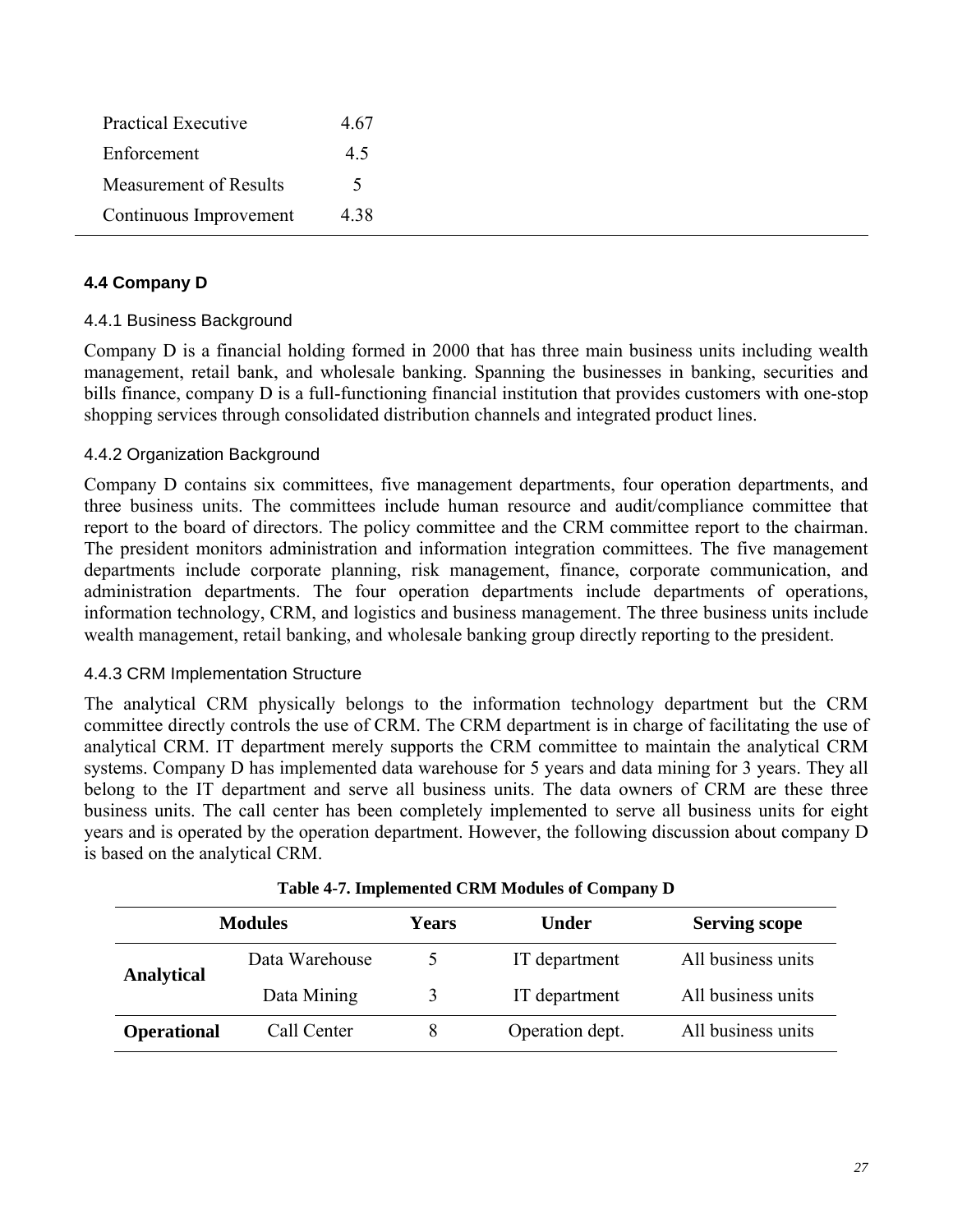The CRM organization includes five main roles that are executive, CRM committee, marketing/sales, CRM department, and IT support. The major works of the marketing/sales are campaign designs and data collection. The IT support maintains the systems. The CRM department is a coordinator between the marketing/Sales and IT support. The CRM department needs to help the marketing/sales personnel to develop campaigns with the concept of the CRM, creates data models, and directly uses CRM system to analyze or mining customer data according to the campaigns proposed by the marketing/sales and. The CRM department serves all three business units in company D. The CRM committee is initiated by the CRM department and reports to the chairman. Every business unit has a representative in this committee. If a business unit needs to contact the customers of other business units, the representative needs to propose their requirements of marketing plans. Because of the limited resources of marketing and customer data ownership, each business unit has to communicated and discuss with each other in the CRM committee.



**Figure 4-7. The Organization of CRM Operation of Company D** 

### 4.4.4 CRM Operation

The analytical CRM is operated by the CRM committee. The general process of a campaign contains four sub-processes that are proposing campaign by the marketing/sales, mining customers from the CRM system, coordination, execution, and outcomes discussion. First, the representative of a business unit can propose the conception of a campaign including target customers, methodology, channels, predicted responses rate, cost, and revenue. In this stage, CRM department will help the representative to design a campaign with the CRM and mine the customer lists. If this campaign will contact the customers of other business units, the representatives have to communicate and coordinate with other business units in the CRM committee. Then, the business unit proposing this campaign will execute it. Finally, all representatives will discuss the outcomes of each campaign and bring up feedback.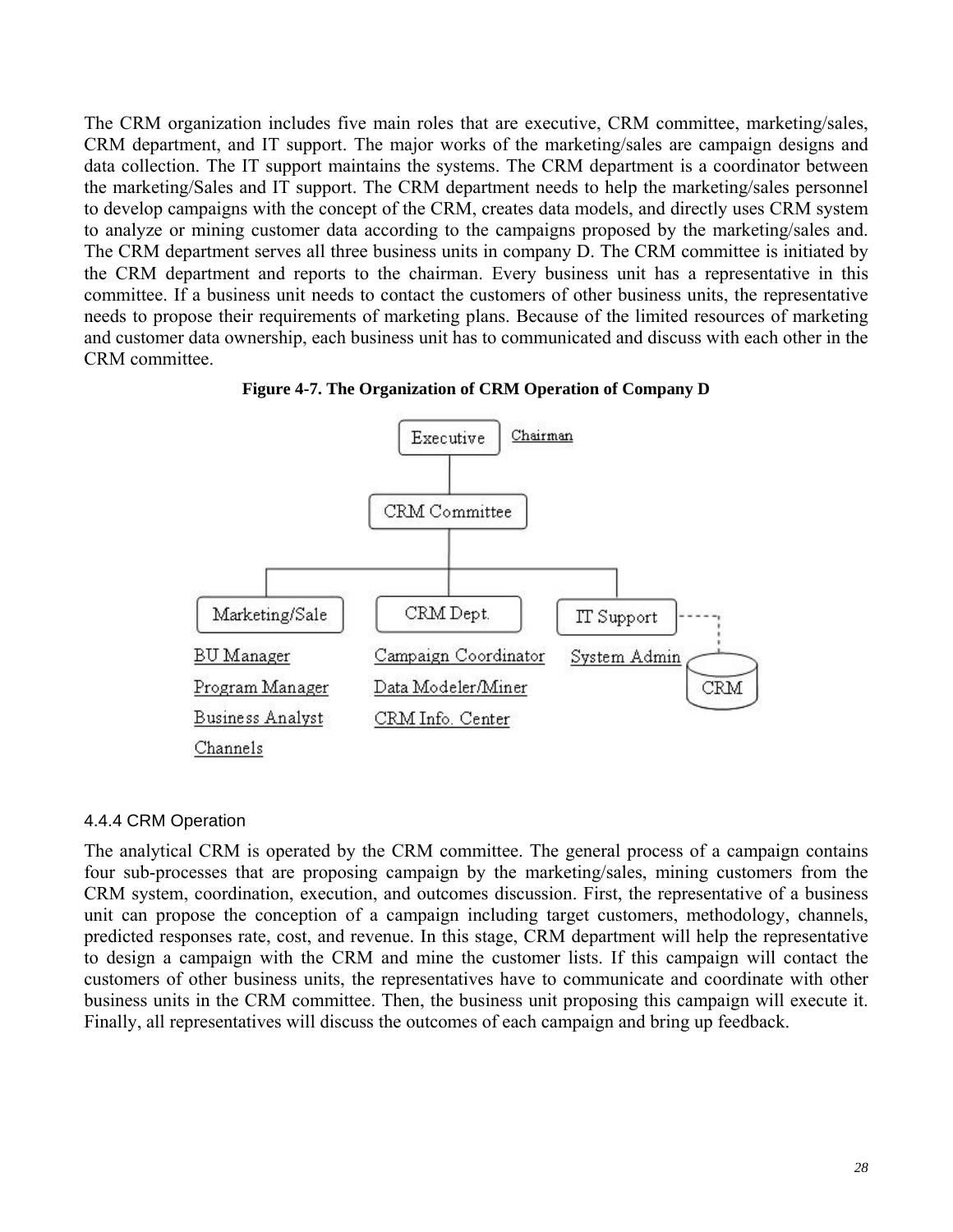

The customer data of campaigns can be classified into two categories including opened customer data and closed customer data. The closed customer data means that the targeted customers are owned by the business unit which proposed the campaign. On the contrary, the opened customer data means that the targeted customers are partially or fully owned by other business units. If the targeted customers are opened, the campaign needs to be discussed and coordinated in the CRM committee. In order to solve the conflicts between business units, the chairman declared that the customers who have been contacted will be released to other business units after six months.

## 4.4.5 Change in Organizational Culture

Regarding intelligence generation, the marketers of company D determined customers' preferences by their experience in the past. However, they could analyze customers' preference by the analytical capability of the CRM. Furthermore, the CRM provides much information to facilitate market researches. Regarding the intelligence dissemination, the CRM system analyzes customer data and generates many reports for marketers to discuss with others. However, CRM partially affects the crossdepartmental discussion. The cross-departmental CRM committee is another factor to facilitate crossdepartmental discussion. Company D established a CRM committee which gathers the representatives of each business units to discuss new marketing activities and share their information and experiences. Regarding the responsiveness, the CRM could estimate the expected impacts and test the new product prices, and then company D could quickly response to competitors. Furthermore, the analytical and informational capabilities of CRM improve the speed of the campaign cycle and the product modification. In terms of the empowerment, the marketers would become very proactive and creative to design and propose new campaigns in market-oriented thinking because of the analyzed data of the CRM. Company D expects to provide front-end service personnel analyzed data of the CRM to improve the customer service. In the future, marketers could directly access the customer data of their department from the CRM. The CRM significantly affects the responsiveness resulted from the analytical, informational, and simulative capabilities of the CRM. However, because company D has not delivered the analyzed data of CRM to the front-end employees to serve customer, the CRM poorly affects the employee empowerment

The CRM has significant effects on marketing and sales, R&D, and production processes. Regarding marketing and sales processes, the marketers design marketing activities or products in market-oriented thinking and they could divide customers into smaller segments. Based on the market-oriented thinking, the representatives of business units attend the CRM committee and discuss the products and the opportunities of cross-selling that helps them to design products and portfolios. Marketers as well as spot market trends and customer needs through investigating customer need changes. In terms of the production process, because of the quickly market research, company D could shorten the time to market and increase the productivity. Obviously, the process performance is improved by crossdepartmental CRM committee, market-oriented thinking, and investigating customer need changes.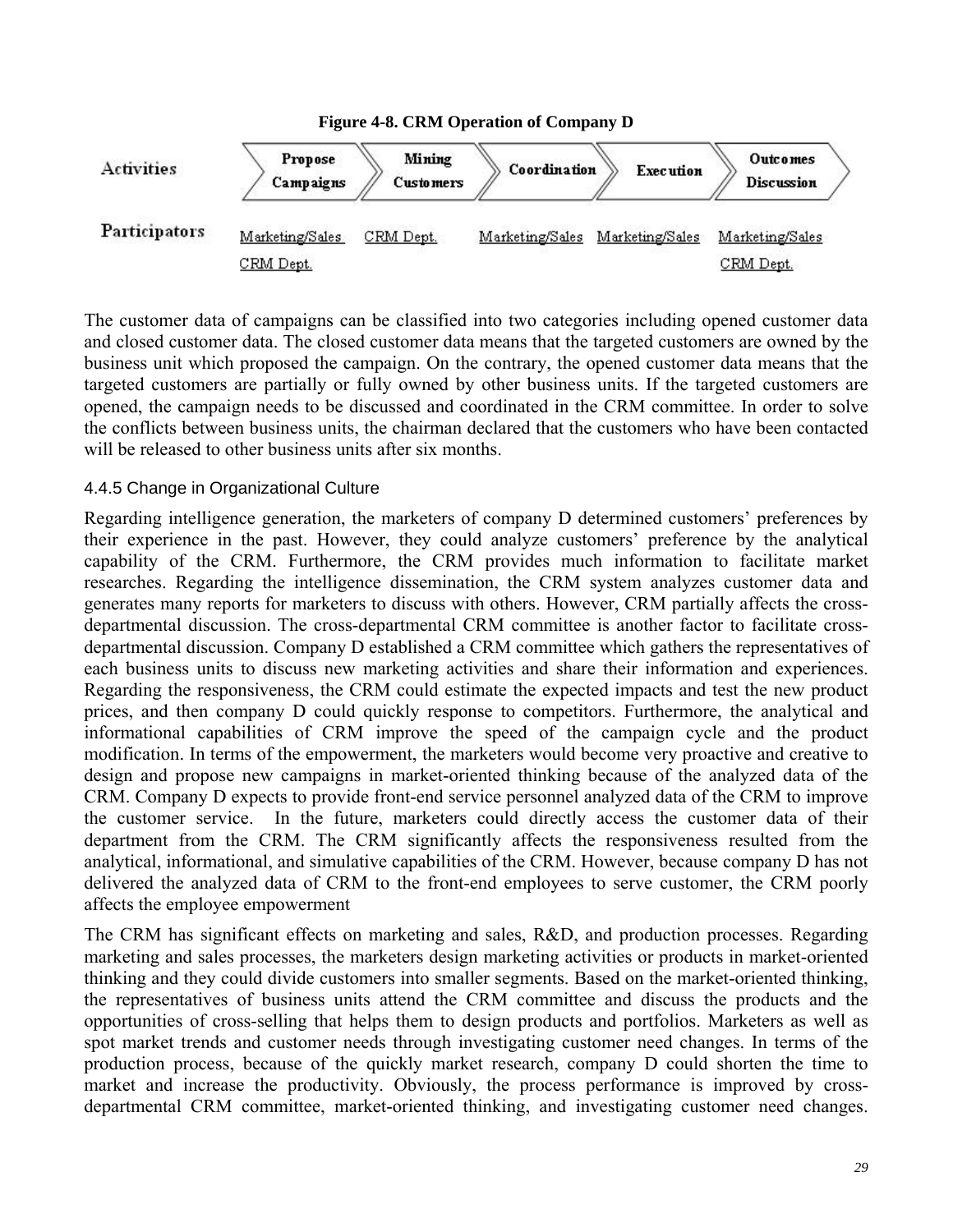However, because company D has not delivered the analyzed data of CRM to the front-end employees to serve customer, the CRM poorly affects the fulfillment process.

The market-oriented behavior change directly improves two market performance indexes including customer value and customer retention rate. The dynamic product modification satisfies different customer needs and then improves customer value. The marketers investigate customer need changes in different phases of customer life cycle. For example, when a customer tends to stop the products of company D, marketers may provide a new product after investigating the customer needs. Furthermore, they provide different portfolios or campaigns to retain customers.

The top management of company D fully supports the CRM project, initiates the CRM project, and facilitates the use of CRM. The top management shows great substantial commitment, enforcement of the CRM use, adequate measurement of results. The top management clearly understands why company D needs to implement CRM system. The top management's major expectations of CRM are to increase customer satisfaction, revenue, and data quality. The top management allocates much resource for the CRM project to implement and use CRM system. However, the CRM system still plays supportive role so the CRM leader has little power to enforce the CRM-related process changes. Although the top management cannot properly settle the conflicts between business units, he is striving to lead and facilitate the use of CRM. Company D has complete measurements of the CRM results. Furthermore, the customer-related indexes account for about 40% of balanced scored card of customer-related departments. The customer-related indexes at least account for 10% of balanced scored card of general departments. Thus, the customer-related indexes will directly drive employees to satisfy customer and increase customer value. Though company D has no adequate long term plan of the CRM, top management gives marketers feedbacks according to on-going plans. In conclusion, the top management of company D really supports the CRM use and pays much attention to the use of CRM.

| <b>Constructs</b>         | B         | A   | Growth | <b>Positive Effects</b>                    | <b>Affecting Factors</b>                |
|---------------------------|-----------|-----|--------|--------------------------------------------|-----------------------------------------|
| <b>Market-Orientation</b> |           |     |        |                                            |                                         |
| Intelligence              | 2.8       | 3.9 | 1.1    | Market research                            | Analytical                              |
| Generation                |           |     |        | Investigate customer<br>preference changes | Informational                           |
| Intelligence              | 2.8       | 4.1 | 1.3    | Cross-departmental                         | Analytical                              |
| Dissemination             |           |     |        | discussion                                 | Informational                           |
|                           |           |     |        |                                            | Cross-<br>departmental CRM<br>committee |
| Responsiveness            | 3.22      | 4.5 | 1.28   | Response to competitors                    | Analytical                              |
|                           |           |     |        | Project execution                          | Simulative                              |
|                           |           |     |        | Product modification                       | Informational                           |
| Empowerment               | 3<br>3.38 |     | 0.38   | Creative and proactive                     | Analytical                              |
|                           |           |     |        | service                                    | Informational                           |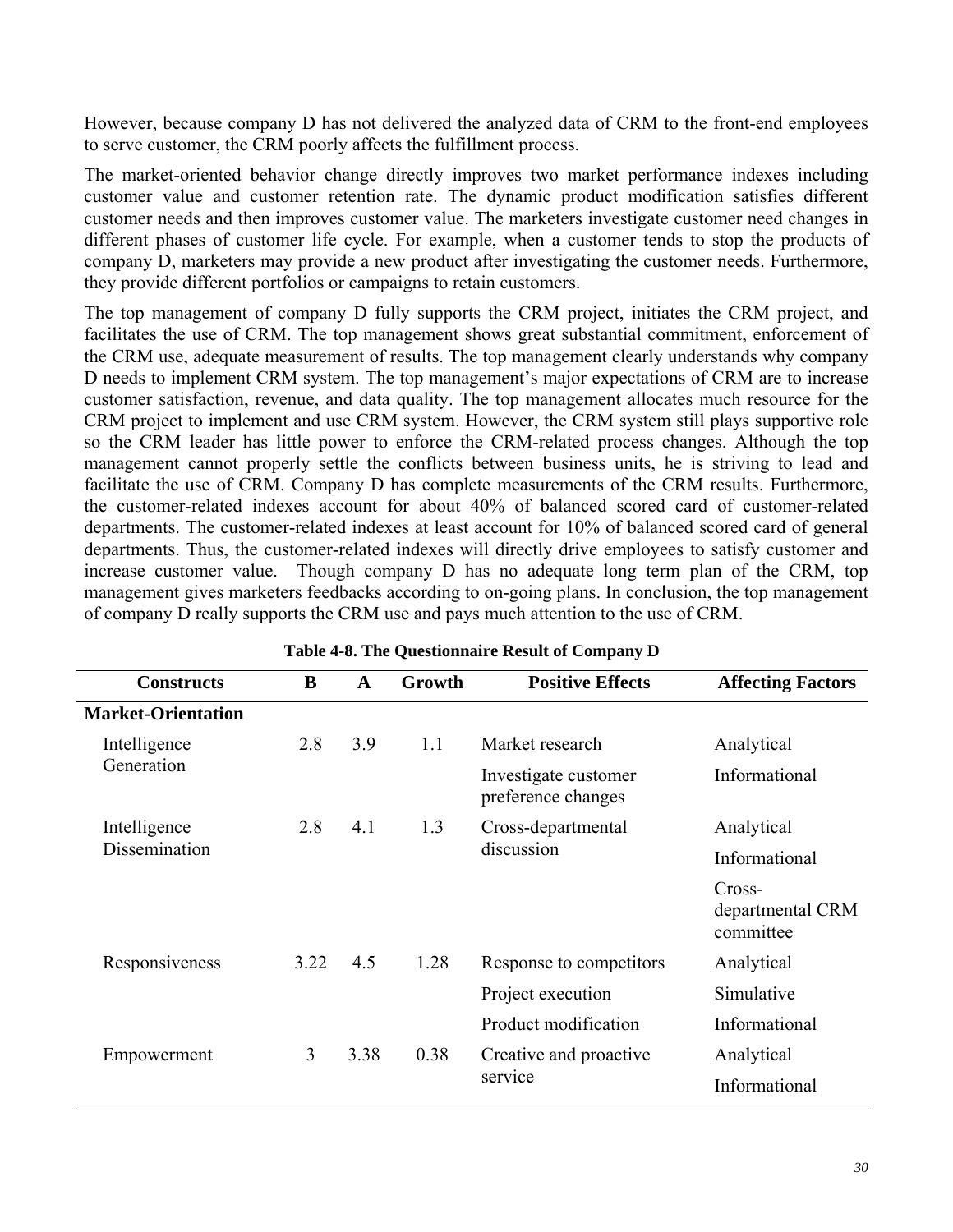|                                   |                |                |                | <b>MARCI-OFFICITION INTIALITY</b>       |                                          |  |
|-----------------------------------|----------------|----------------|----------------|-----------------------------------------|------------------------------------------|--|
| <b>Process Performance</b>        |                |                |                |                                         |                                          |  |
| Marketing and Sales               | $\overline{2}$ | $\overline{4}$ | $\overline{2}$ | Customer segmentation                   | Market-oriented<br>thinking              |  |
| R&D                               | 3              | 4.25           | 1.25           | Spot market trend to<br>develop product | Cross-<br>departmental<br>discussion     |  |
|                                   |                |                |                | Product portfolio                       |                                          |  |
|                                   |                |                |                |                                         | Market-oriented<br>thinking              |  |
|                                   |                |                |                |                                         | Investigate<br>customer needs<br>changes |  |
| Production                        | 2.83           | 3.83           | $\mathbf{1}$   | Productivity                            | Market-oriented<br>thinking              |  |
|                                   |                |                |                |                                         | Market research                          |  |
| Fulfillment                       | 3.5            | 3.5            | 0.5            | CRM has little impact                   |                                          |  |
| <b>Market Performance</b>         | 3.17           | $\overline{4}$ | 0.83           | Customer value                          | Market-oriented                          |  |
|                                   |                |                |                | <b>Customer</b> retention               | thinking                                 |  |
|                                   |                |                |                |                                         | Product<br>modification                  |  |
|                                   |                |                |                |                                         | Investigate<br>customer needs<br>changes |  |
|                                   |                | <b>Level</b>   |                |                                         |                                          |  |
| <b>Top Management Initiatives</b> |                |                |                |                                         |                                          |  |
| Understanding                     |                | 4.5            |                |                                         |                                          |  |
| <b>Substantial Commitment</b>     |                | 4.6            |                |                                         |                                          |  |
| <b>Practical Executive</b>        |                | 4.5            |                |                                         |                                          |  |
| Enforcement                       |                | 4.75           |                |                                         |                                          |  |
| <b>Measurement of Results</b>     |                | 5              |                |                                         |                                          |  |
| Continuous Improvement            |                | 4.5            |                |                                         |                                          |  |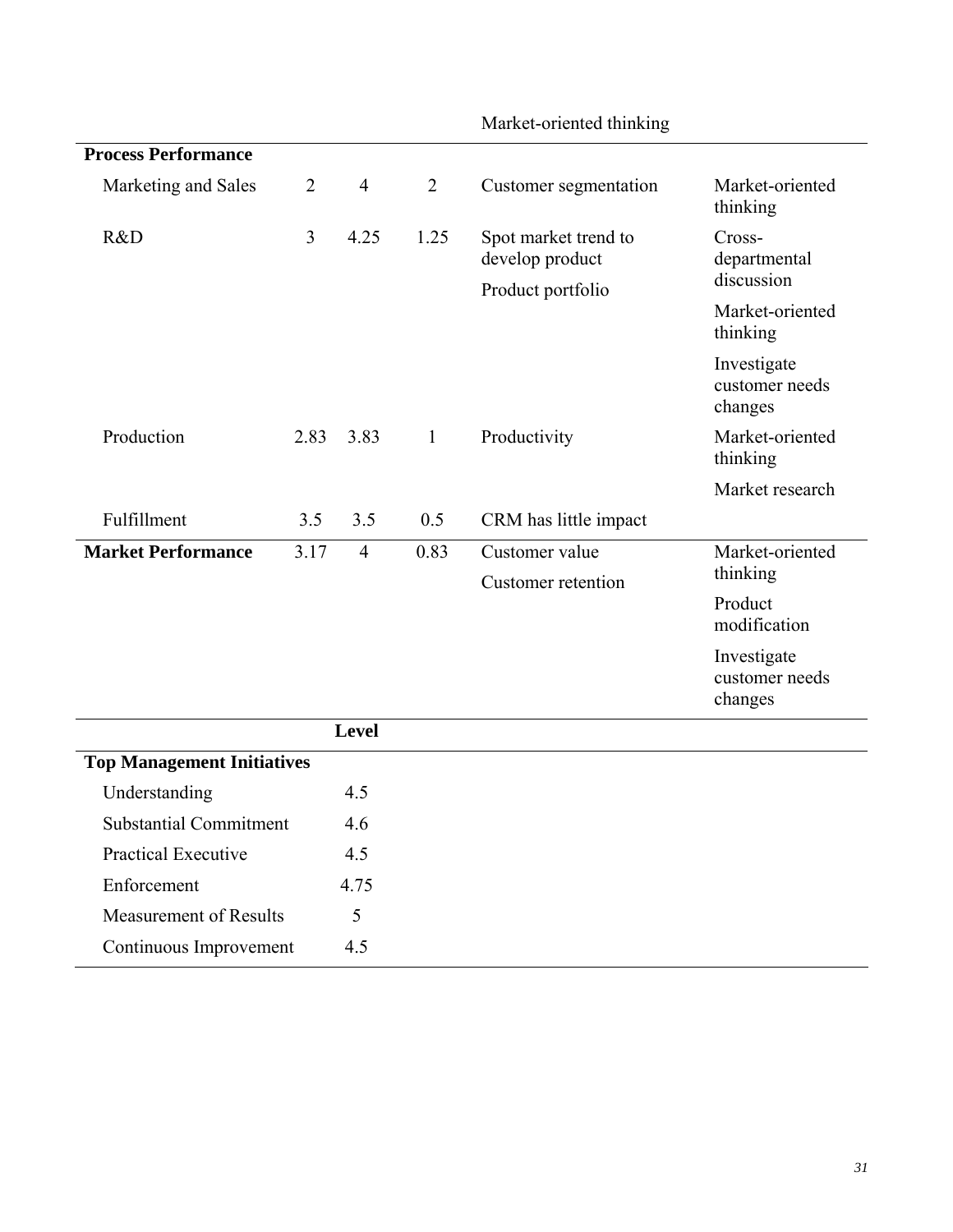## **4.5 Company E**

### 4.5.1 Business Background

Company E is a financial holding that was founded in 2002 to provide coordinated services to its customers and to establish an international and multi-faceted financial entity. Bank E is the flagship organization; a securities company and an insurance brokerage were combined to form the new organization. Thereafter, company E set up a venture capital company and an asset management company. The business activities of the member companies are divided into two categories: consumer banking and corporate banking. This coordinated structure will drive resource sharing and cross selling. It will also ensure the provision of multi-faceted financial services across the board to all customers.

### 4.5.2 Organization Background

Company E established two committees under the board of directors, a management committee and a risk and capital management committee. Five office chiefs report to the president, including the chief risk officer, chief financial officer, chief administrative officer, chief information officer, and chief strategy officer. The president also controls two business groups: a retail banking group and a corporate banking group. Each group has a chief executive officer. The commercial bank E is a member of the financial holding E that has two presidents who report to the chairman of the commercial bank E. The two presidents are the president of the retail banking group and the president of the corporate banking group. The chairman also directly controls the information services group, the finance group, and the human resources group.

### 4.5.3 CRM Implementation Structure

Company E implemented the data warehouse with a consulting team in 1997. The IT department manages the processes and maintains the data warehouse system. The data mining system has been implemented for 5 years and it also belongs to the IT department. The BI (Business Intelligence) system has been implemented for 4 years. All three systems are controlled and maintained by the IT department. They serve every business unit except for branches. Marketers can use the system including data warehousing, data mining, and BI after training and examination. The credit card department implemented the call center in 1990. The call center serves only customers of the commercial banking group. The call center is operated by the credit card department. The following discussion about company D is based on the analytical CRM.

| <b>Modules</b>     |                              | <b>Years</b> | <b>Under</b>      | <b>Serving scope</b>   |  |
|--------------------|------------------------------|--------------|-------------------|------------------------|--|
|                    | Data Warehouse               |              | IT Dept.          | Every business unit    |  |
| <b>Analytical</b>  | Data Mining                  |              | IT Dept.          | Every business unit    |  |
|                    | <b>Business Intelligence</b> | 4            | IT Dept.          | Every business unit    |  |
| <b>Operational</b> | Call Center                  | 15           | Credit Card Dept. | <b>Commercial Bank</b> |  |

**Table 4-9. Implemented CRM Modules of Company E**

The IT department controls and maintains the CRM systems. Employees of the marketing and sales departments of every business unit are major end users who directly use the CRM to analyze customer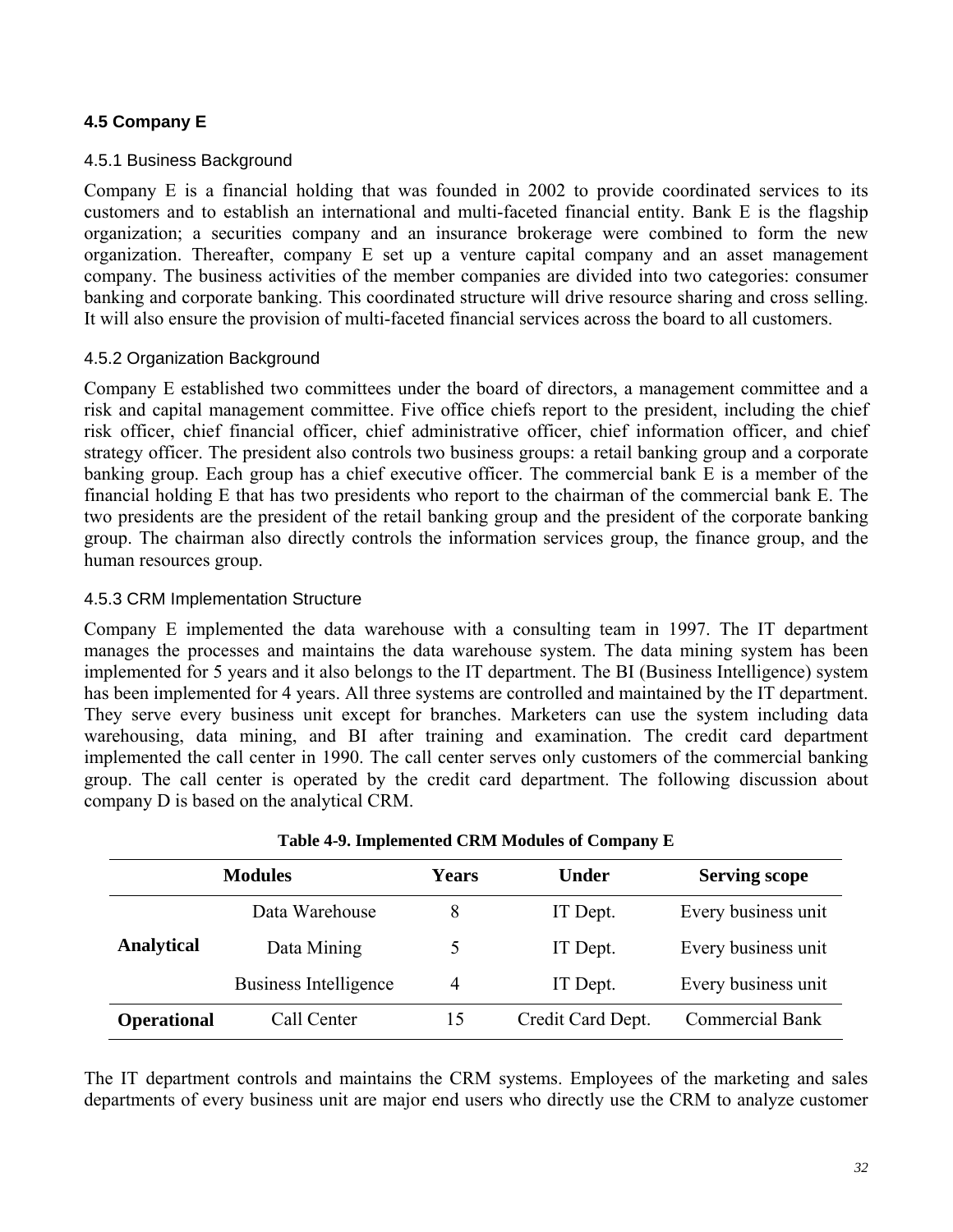behaviors and preferences. The connection between the IT and marketing/sales department is the BIU that reports to the president of financial holding and is responsible for training end users, modifying the business rules, coordinating business groups, and helping business groups to establish the customer model. The employees can directly acquire the customer data for all financial holdings. That means marketers can independently form a campaign targeting the customers of other business groups without pre-discussion in a cross-departmental meeting. Regarding the problem of data ownership, company E established a department named Go Keeping that is responsible for establishing rules that limit the contact amount for each customer. If a marketer wants to form a campaign for cross selling, the marketer needs to follow the rules set up by the Go Keeping department.





### 4.5.4 CRM Operation

Campaign formation requires five steps. First, the BIU helps marketers to analyze customers and establish a customer behavior model with the CRM. Then the marketers start to design campaigns based on the CRM data analysis and other related information generated by other mechanisms. If the campaign targets the customers of other departments, the campaign needs to be approved by those related departments. Next, after the approval process, the marketer starts the campaign. Finally, the marketer needs to review the response rate and acceptance of the campaign and measure its outcomes.

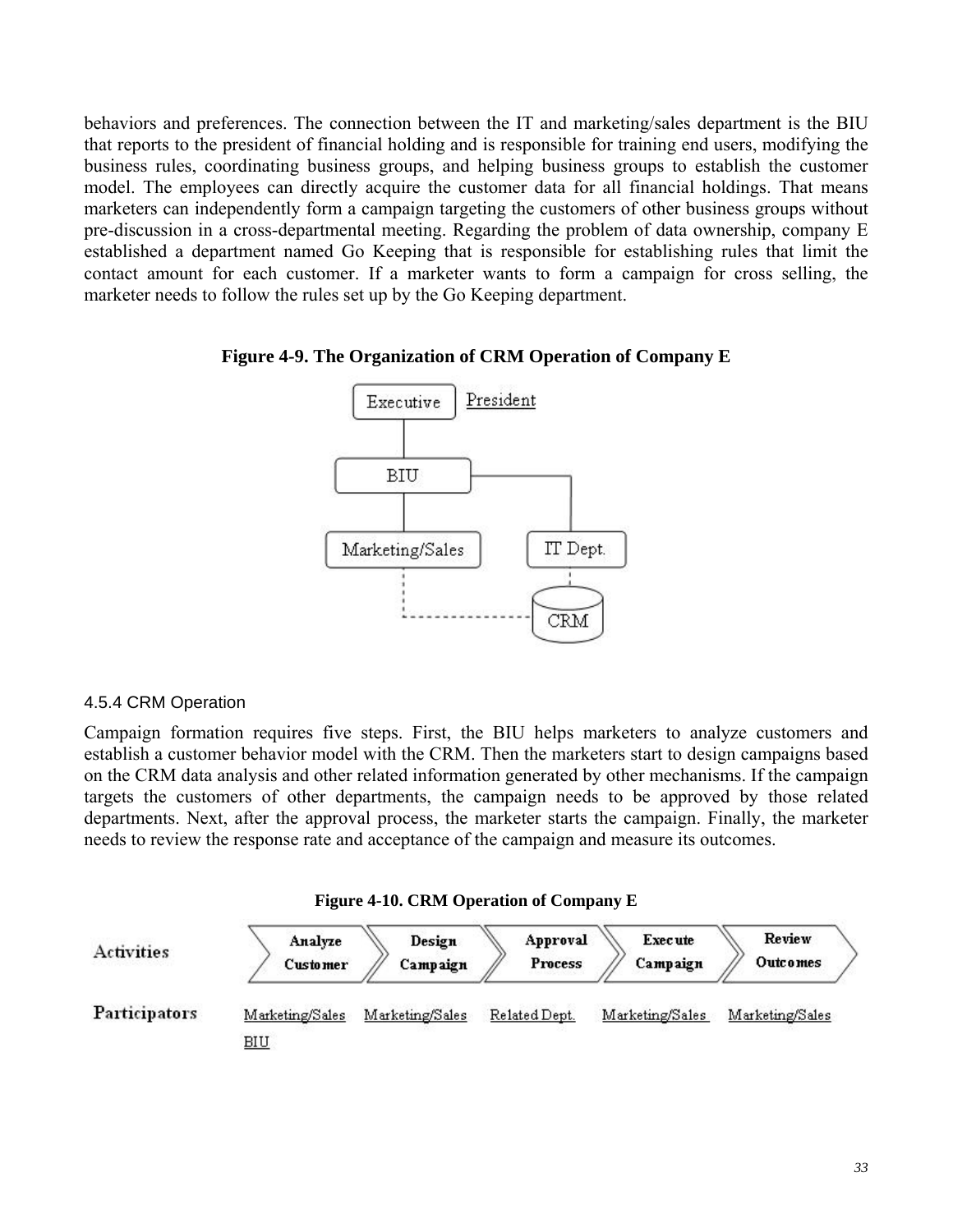CRM usage differs among different business groups. In the credit card division, all marketers have to learn how to analyze customer information with the CRM. They have to be trained in using SQL commends. Each campaign needs to be formed based on the analyzed data from the CRM. In the wealth management division, an analysis department was established for analyzing customer information. Marketers in the wealth management division focus only on campaign design. The employees in the analysis department are more professional in their use of the CRM. The major activities of the analysis department are divided into two categories: active and passive analysis. Active analysis means that the analysis department periodically monitors some important KPI. If problems occur, the analysis department conducts a deep analysis as to the reasons why the problems happened. Passive analysis means that this department analyzes customer preferences by means of the CRM, or a survey if a project has specific requirements. The greatest difference between company E and companies C and D is that employees in company E do not have to discuss their campaign in a cross-departmental meeting when they are designing a campaign targeting the customers of other departments. The campaigns are entirely contained within their divisions.

# 4.5.5 Changes in Organizational Culture

Because the analytical CRM has been implemented in company E for 8 to 15 years and the interviewees' seniority amounts to about 5 to 6 years, they could only rate questions about the conditions prior to five years ago. Thus, the timeframe is five years within company E.

The use of CRM didn't significantly improve market-oriented behaviors. CRM use merely led to minor improvements in intelligence dissemination, responsiveness, and employee empowerment. CRM use had no impact on intelligence generation. Company E has a market research department. The establishment of the market research department did not result from the CRM. However, the market research department could segment customers with the CRM and then conduct a survey. The market research department has many surveys that supplement the CRM's shortcomings. The CRM's analytical capability merely focuses on current customers and their current behavior, but company E needs more information about future customer behavior, market trends, competitors, and consumers. Thus, company E has to generate intelligence by means of other mechanisms.

Regarding intelligence dissemination, CRM merely provides some data that improve discussions and facilitate a common language for marketer discussions on future customer needs. However, in order to measure customer satisfaction, marketers could use CRM to winnow out customer lists before call centers contact customers. Thus, CRM use didn't significantly improve intelligence dissemination.

Regarding responsiveness, company E compares with competitors in many aspects besides prices. Company E has a complete process for product modification that is not totally affected by the CRM. Because of the CRM's inability to analyze competitors and future market trends, company E has many other mechanisms for that purpose. However, if the analysis department discovers a problem using the CRM system, it would deliver that information to product managers. Company E always focuses on customer needs through continuous tracking of KPI from the CRM. In terms of new product developments, there are many KPI about new products. Furthermore, CRM would produce some performance reports and analytical indices to continuously track conditions regarding new products, and to ensure that directions in product development match customer needs. The interviewees indicated that the CRM could select customer lists and analyze existing customers. However, that occurs only as a part of marketing activities.

Regarding the employee empowerment, CRM use brings more improvement than in the other companies. Company E pulls the CRM information into the call center and provides customer service personnel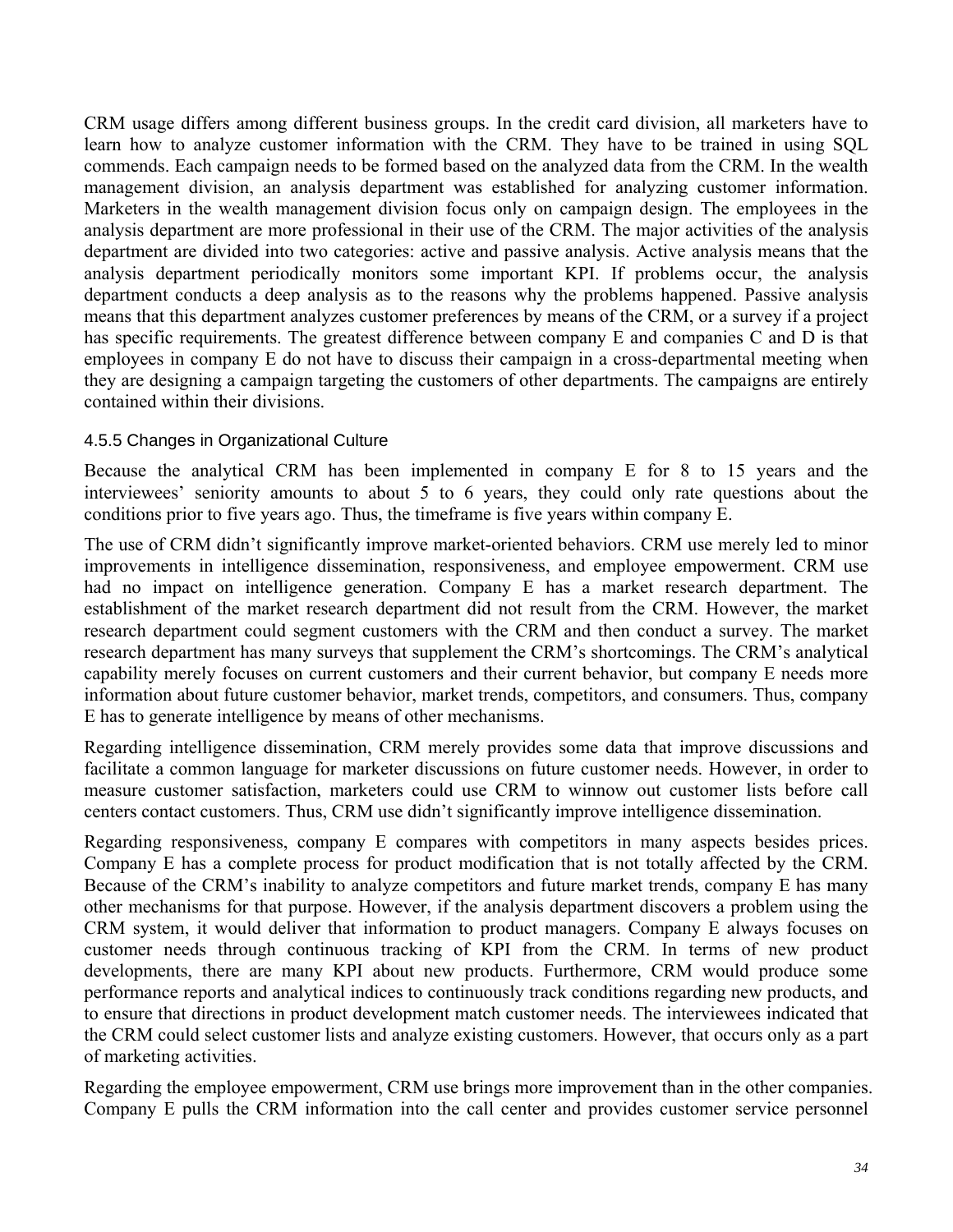with data about cross selling, but they cannot directly sell some products to customers because of legal restrictions. The CRM has more impacts on this aspect. Furthermore, the interviewees indicated that they were more product-oriented in the past. The purpose of the CRM implementation is to make employees more customer-oriented. The results are positive but they cannot quantify the outcomes.

Market-oriented behaviors significantly affect the process' performance. Regarding the marketing process, because employees became more market-oriented they would analyze customer data when designing a campaign. They would target the customers according to the analyzed CRM information and form micro customer segmentations.

Regarding the R&D process, the marketers periodically reviewed directions in product development by means of the CRM so that company E could confirm that directions in product development matched customer needs and market trends. Marketers discussed future customer needs based on the information generated by the CRM, and therefore they could develop products in a more dynamic way. Products became more varied and complicated.

Regarding the production process, the CRM provides some analyzed data but it is hard to predict market trends from a dynamic market. However, employees are more proactive in serving customers such that company E could quickly respond to customer problems in production. The production process is similar to the marketing process in that it needs analyzed data from the CRM to make decisions.

CRM use doesn't lead to significant improvement in the fulfillment process. For example, because company E pulls the customer lists to the call center, they can say happy birthday when answering the customer's phone call. Though service personnel could acquire some information from the CRM, the response time is not fully affected by the CRM data.

Regarding the market performance, interviewees indicated that the market performance indices are a fundamental employee responsibility. There are many impacting factors, but the market-oriented behavior is just a part of process. There are many other factors that impact market performance. Furthermore, market-oriented behaviors have been combined into many standard operation processes which need CRM to analyze customer data. So far, many indicators are improved but they are impacted by many factors. Only one interviewee indicated that the cross-selling rate was improved by focusing on customer needs.

Company E's top management clearly understands why the company needs to implement the CRM. The top management's goal is to make employees more market-oriented. However, the resources for implementing and maintaining the CRM system are scarce. The chairman of the financial holding company allocates little time to attending CRM-related meetings but the vice presidents of all divisions are very active in attending CRM-related meetings.

When the CRM project was initiated, the executive of the CRM project had great power to change the CRM-related processes and the implementation style was top-down. However, the division of labor is very detailed and the CRM-related processes are now well organized. Thus, CRM-related processes now operate smoothly and the leader of the CRM does not need to extensively modify the related processes. Regarding enforcement, the top management actively leads, encourages, and facilitates CRM use, and properly deals with the departmental conflicts. However, market-oriented behaviors have been combined into the standard processes of many functions. Employees actively use the CRM to form a campaign and make decisions based on analyzed data from the CRM. Company E has adequate measurements to the measure outcomes of CRM use and the customer-related indices account for 15 to 20 percent of the balanced score card. An IT manager indicated that the CRM system is still fragmented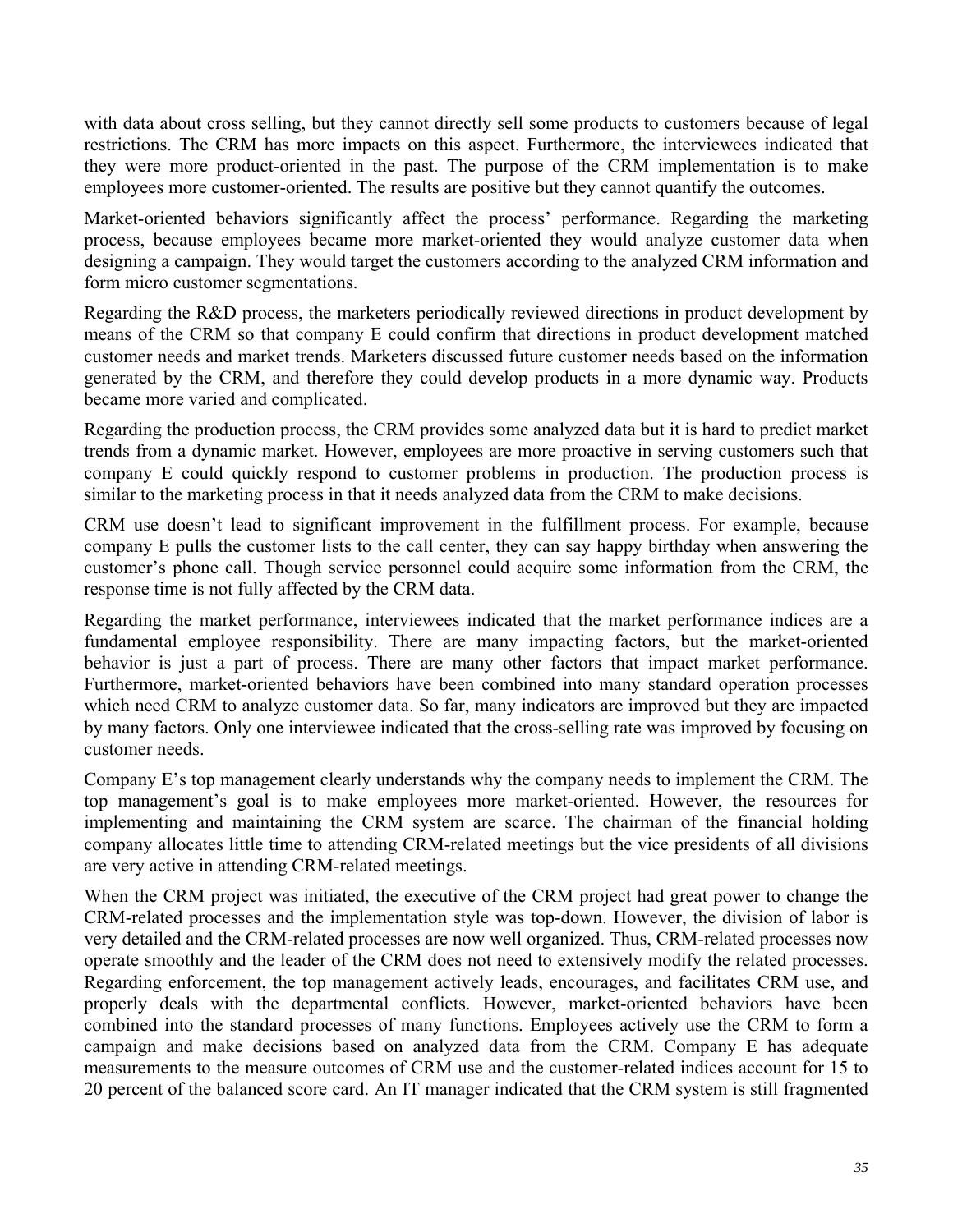in its overall perspective, but the marketers believe that the company has a complete CRM system. This means that there is still a gap between IT staff and end users. The IT staff considers that the CRM system still needs to be strengthened and extended but that the marketers believe that the CRM system has been well planned. Company E could improve and respond to the lack of plans following goal measurement, but the top management has to give more feedback to marketers. Company E's top management clearly understands the purpose of the CRM implementation but doesn't allocate sufficient time to attend the CRM-related meetings and resources to manipulate the CRM.

Because of decentralization in CRM use, marketers can acquire customer data for the whole company by themselves. The top management has to allocate sufficient resources to train marketers in data mining skills. In order to solve conflicts between departments, company E needs a mature mechanism to classify customer data and authorize departments to acquire customer data. The CRM has not contributed to significant effects on market-oriented behavior. Thus, the top management needs to transfer the focus to process performance and standardize processes by embedding market-oriented behaviors.

| <b>Constructs</b>             | B    | $\mathbf{A}$ | Growth           | <b>Positive Effects</b>           | <b>Affecting Factors</b>         |
|-------------------------------|------|--------------|------------------|-----------------------------------|----------------------------------|
| <b>Market-Orientation</b>     |      |              |                  |                                   |                                  |
| Intelligence<br>Generation    | 4.3  | 4.5          | 0.2              | CRM has little impact             |                                  |
| Intelligence<br>Dissemination | 4.18 | 4.61         | 0.43             | Discuss customer future<br>needs  | Analytical                       |
| Responsiveness                | 4.3  | 4.55         | 0.25             | Focus on customer needs           | Analytical                       |
|                               |      |              |                  | Review the development<br>directs |                                  |
| Empowerment                   | 3.73 | 4.3          | 0.57             | Proactive customer service        | Informational                    |
|                               |      |              |                  | Market-oriented thinking          | Analytical                       |
| <b>Process Performance</b>    |      |              |                  |                                   |                                  |
| Marketing and Sales           | 1.8  | 3.8          | $\overline{2}$   | Customer segmentation             | Market-oriented<br>thinking      |
| R&D                           | 2.55 | 3.55         | 1                | Spot market trend                 | Review the                       |
|                               |      |              |                  | Dynamic R&D                       | development<br>directs           |
|                               |      |              |                  |                                   | Discuss customer<br>future needs |
| Production                    | 2.9  | 3.7          | 0.8              | Response to customer<br>problems  | Proactive<br>customer service    |
| Fulfillment                   | 4.3  | 4.3          | $\boldsymbol{0}$ | CRM has little impact             |                                  |
| <b>Market Performance</b>     | 3.8  | 4.3          | 0.5              | Cross-selling rate                | Focus on customer                |

**Table 4-10. The Questionnaire Result of Company E**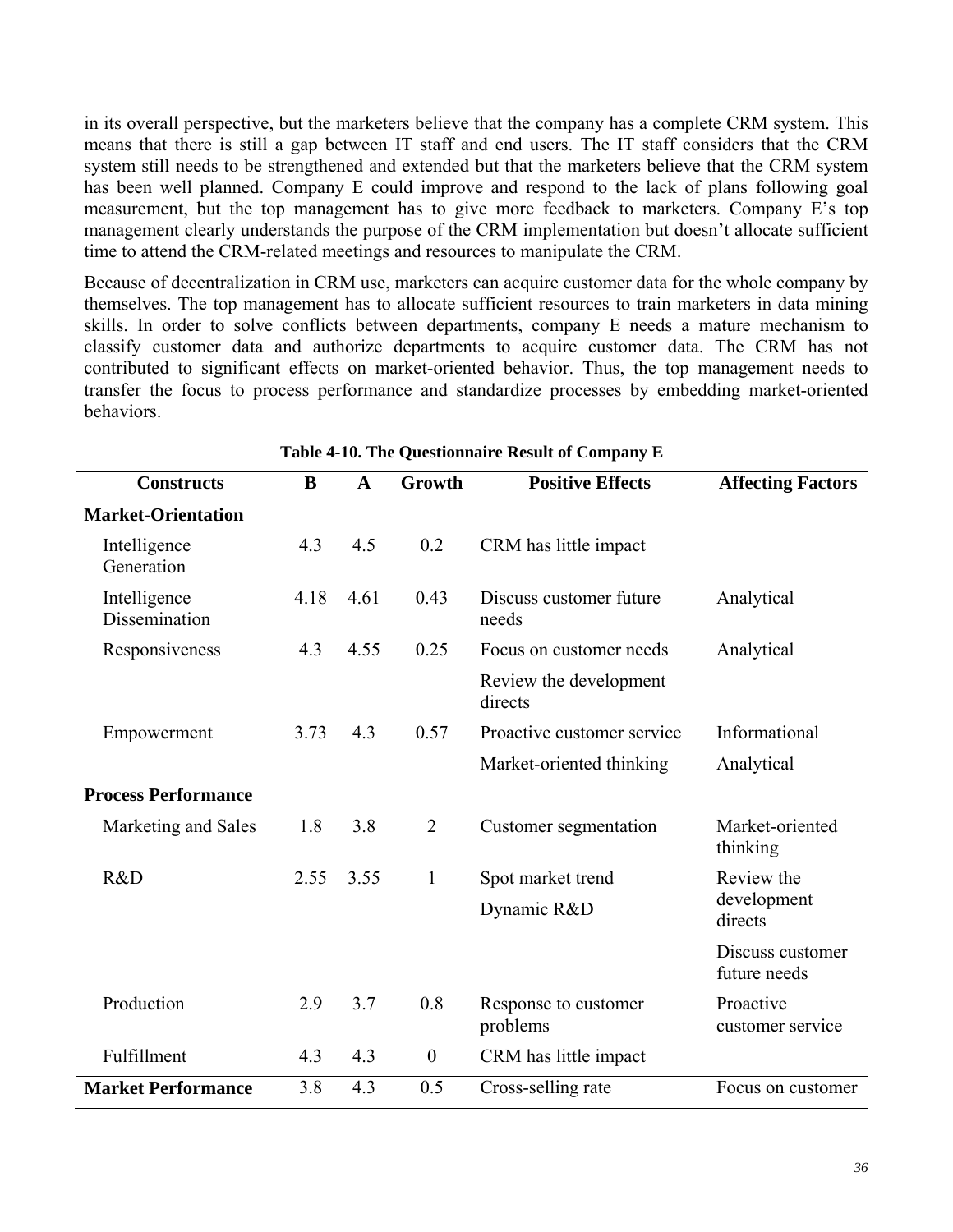|                                   |                | needs |
|-----------------------------------|----------------|-------|
|                                   | <b>Level</b>   |       |
| <b>Top Management Initiatives</b> |                |       |
| Understanding                     | 4.67           |       |
| <b>Substantial Commitment</b>     | 3.8            |       |
| <b>Practical Executive</b>        | 4.67           |       |
| Enforcement                       | 4.25           |       |
| <b>Measurement of Results</b>     | $\overline{4}$ |       |
| Continuous Improvement            | 4.06           |       |

### **4.6 Propositions Analysis**

The table 4-11 summarizes the interview results. Companies A and B are state-run and they focus on the call center. In these two cases, top management clearly understands the reasons for CRM implementation, but the top management didn't really allocate adequate resources to the CRM or to attending related meetings. Thus, the lower top management initiatives contributed to lower improvement on behavior changes in market-orientation. However, company A had more marketoriented behavior changes than company B because of the leadership of the CRM project leader. The leader actively enforced CRM use and cross-departmental discussion and solved conflicts. Although company A only implemented the call center, market-oriented behaviors were improved because the leader developed a cross-selling campaign executed by the call center. Employees in related departments learned from the cross-selling experience, cross-departmental discussion, conflict resolution, and information gathering. In company A, the CRM use had more effect on market-oriented behaviors but process performance and market performance were not significantly improved. This resulted from the lesser utilization of cross-selling campaigns. That cross-selling campaign, for company A, was the first. This campaign affected the market-oriented behaviors of employees but it didn't impact process and market performance. If company A continuously designs this kind of campaign, however, the organization will acquire more benefits in its processes and become more market-oriented.

Regarding company B, its poor market-oriented behaviors led to poor process and market performance. The top management of company B needs to appoint a powerful project leader who can enforce and lead CRM use. The top management also has to facilitate employee learning from other organizations that use call centers effectively.

Companies C and D share many common points: they are private companies, they all implemented data warehousing, data mining, and a call center, they all established a cross-departmental CRM committee, they are new to the use of analytical CRM, and their top management supports CRM use. In these two cases CRM use led to significant improvement in market-oriented behaviors. Because of the top management's support and the cross-departmental CRM committee, employees can effectively and efficiently use the CRM. Therefore, it's very important for top management to establish a crossdepartmental CRM committee in which marketers discuss their campaigns, share their experiences, and discover opportunities for cross selling.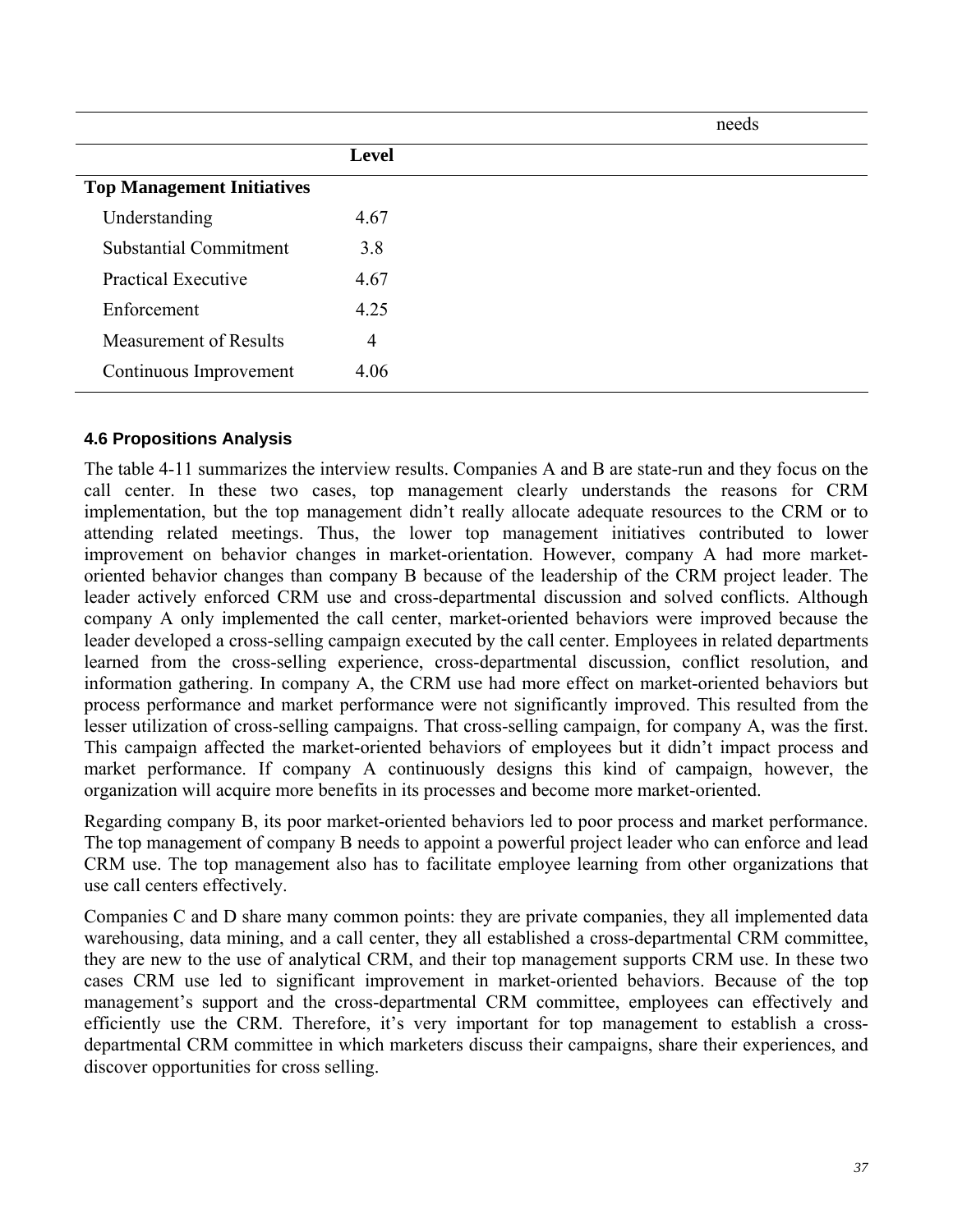The CRM system needs many top management initiatives for effective leverage. However, they are still learning how to effectively use data mining. If they enjoy powerful IT support of modeling, then CRM use will contribute to more advanced benefits. Market competition is another factor affecting CRM use. Because of strong market competition, companies are forced to be more market-oriented. In these two cases, the positive effects of market-oriented behaviors led to significant improvement in process performance. It is obvious that more top management initiatives lead to more benefits in market-oriented behaviors and process performance.

|                       |              | $\mathbf{A}$   |      |                | B    | $\mathbf C$    |              | D              |      |      | E    |
|-----------------------|--------------|----------------|------|----------------|------|----------------|--------------|----------------|------|------|------|
| Intelligence          | B            | 2.5            | 0.5  | $\overline{2}$ | 0.4  | 2.6            | 1            | 2.8            | 1.1  | 4.3  | 0.2  |
| <b>Generation</b>     | $\mathbf{A}$ | $\overline{3}$ |      | 2.4            |      | 3.6            |              | 3.9            |      | 4.5  |      |
| Intelligence          | B            | 2.37           | 0.66 | 2.6            | 0.5  | 2.4            | 1.7          | 2.8            | 1.3  | 4.18 | 0.43 |
| <b>Dissemination</b>  | $\mathbf{A}$ | 3.03           |      | 3.1            |      | 4.1            |              | 4.1            |      | 4.61 |      |
| <b>Responsiveness</b> | B            | 2.76           | 0.59 | 2.88           | 0.52 | 2.89           | 1.55         | 3.22           | 1.28 | 4.3  | 0.25 |
|                       | $\mathbf{A}$ | 3.35           |      | 3.4            |      | 4.44           |              | 4.5            |      | 4.55 |      |
| <b>Empowerment</b>    | B            | 2.99           | 0.42 | $\overline{2}$ | 0.38 | $\overline{3}$ | 1.13         | $\overline{3}$ | 0.5  | 3.73 | 0.57 |
|                       | $\mathbf A$  | 3.41           |      | 2.38           |      | 4.13           |              | 3.5            |      | 4.3  |      |
| Top Mgt.              |              | 3.73           |      | 3.13           |      | 4.67           |              | 4.59           |      | 4.24 |      |
| <b>Process</b>        | $\bf{B}$     | 2.66           | 0.56 | $\overline{2}$ | 0.43 | 2.94           | $\mathbf{1}$ | 3.06           | 0.88 | 2.89 | 0.95 |
| <b>Performance</b>    | $\mathbf{A}$ | 3.22           |      | 2.43           |      | 3.94           |              | 3.94           |      | 3.84 |      |
| <b>Market</b>         | B            | 2.7            | 0.67 | 2.33           | 0.33 | $\overline{3}$ | 0.91         | 3.17           | 0.83 | 3.8  | 0.5  |
| <b>Performance</b>    | $\mathbf{A}$ | 3.37           |      | 2.66           |      | 3.91           |              | $\overline{4}$ |      | 4.3  |      |

**Table 4-11. Summarized Scores of Interviews**

Company E has many properties including that it has implemented the analytical CRM for 15 years. All marketers need to learn how to directly use the CRM. All marketers could directly acquire customer data from other departments. All marketers could design a campaign in their department that targets customers of other departments when the campaign is approved by those related departments. Marketers consider the CRM to just play a supportive role in their standard processes. Many processes are combined with the CRM's use. Marketers need to make decisions based on the analyzed data from the CRM in a given phase of the operation process. When company E implemented the CRM, top management supported the project in many aspects including resources, time, the power of executives, and feedback. However, the CRM has become a part of the value chain process and a part of the culture, and therefore the top management does not currently need to pay much attention to the CRM. When company E implemented the CRM, CRM use truly improved market-oriented behaviors. Now the CRM use, however, cannot lead to further significant improvements in market-orientation. Because company E has become a highly market-oriented company and the CRM is combined into the operation processes and market-orientation has become a part of the institutional culture, process performance has exhibited significant improvement. However, the interviewees indicated that the market performance is affected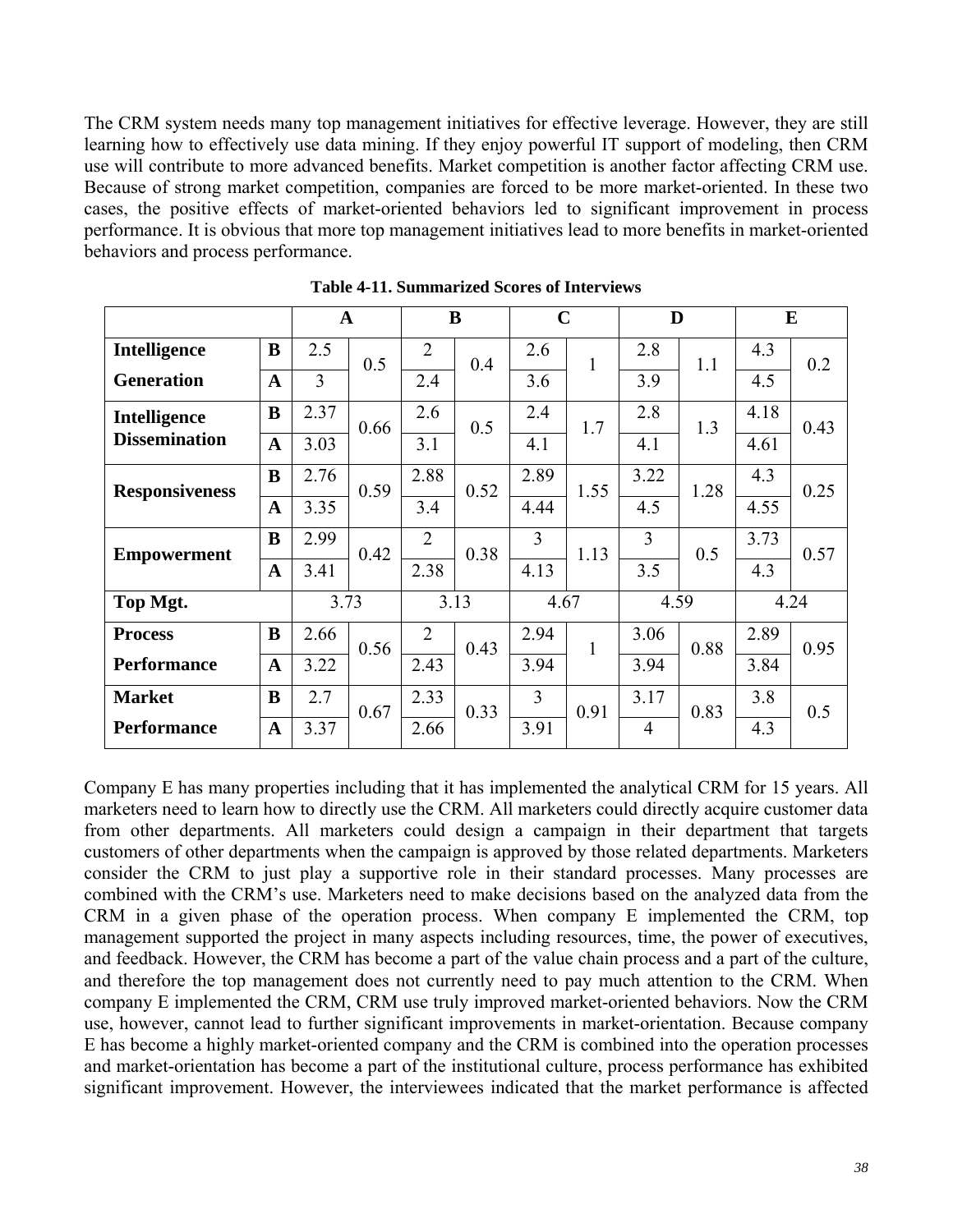by many factors. Market-oriented behavior is just one of these factors. Thus, market-oriented behaviors have little impact on market performance.

# 4.6.1 Proposition 1 – Confirmed with Different Degree of effects noted

All cases experienced organizational and individual behavioral changes through the use of CRM with different degrees of change noted. Companies that use CRM for customer service tend to note changes in the call center areas. Companies use CRM for analytical decisions in the head office tend to note high changes towards market-orientation. Companies use CRM for various customer relationship development processes tend to note little changes in the market orientation due to the already-existed market-orientation culture.

# 4.6.2 Proposition 2 – Confirmed with Aligned Pattern with Behavioral Changes

All cases experienced process changes aligned with the effect of market-orientation behavioral changes. Change in market-oriented behavior has a positive impact on the performance of value chain processes. Such as the table 4-12, the higher market-orientation behaviors before CRM implementation lead to higher degree and change of process performance. The higher change in market-orientation behaviors also leads to higher degree and change of process performance. However, the lower change in marketorientation behaviors of company E leads to higher process performance. Because company E's culture has became highly market-oriented there is no room for change. However, the higher market-orientation before CRM implementation of company E still contributes to higher process performance.

|                       |              | $\mathbf{A}$ |      |                | B    | $\mathbf C$ |      | D              |      |      | E    |
|-----------------------|--------------|--------------|------|----------------|------|-------------|------|----------------|------|------|------|
| <b>Intelligence</b>   | B            | 2.5          | 0.5  | $\overline{2}$ | 0.4  | 2.6         |      | 2.8            | 1.1  | 4.3  | 0.2  |
| <b>Generation</b>     | $\mathbf{A}$ | 3            |      | 2.4            |      | 3.6         |      | 3.9            |      | 4.5  |      |
| Intelligence          | $\bf{B}$     | 2.37         | 0.66 | 2.6            | 0.5  | 2.4         | 1.7  | 2.8            | 1.3  | 4.18 | 0.43 |
| <b>Dissemination</b>  | $\mathbf A$  | 3.03         |      | 3.1            |      | 4.1         |      | 4.1            |      | 4.61 |      |
| <b>Responsiveness</b> | $\bf{B}$     | 2.76         | 0.59 | 2.88           | 0.52 | 2.89        | 1.55 | 3.22           | 1.28 | 4.3  | 0.25 |
|                       | $\mathbf A$  | 3.35         |      | 3.4            |      | 4.44        |      | 4.5            |      | 4.55 |      |
| <b>Empowerment</b>    | $\bf{B}$     | 2.99         | 0.42 | $\overline{2}$ | 0.38 | 3           | 1.13 | $\overline{3}$ | 0.5  | 3.73 | 0.57 |
|                       | $\mathbf A$  | 3.41         |      | 2.38           |      | 4.13        |      | 3.5            |      | 4.3  |      |
| <b>Process</b>        | $\bf{B}$     | 2.66         | 0.56 | $\overline{2}$ | 0.43 | 2.94        | 1    | 3.06           | 0.88 | 2.89 | 0.95 |
| <b>Performance</b>    | A            | 3.22         |      | 2.43           |      | 3.94        |      | 3.94           |      | 3.84 |      |

**Table 4-12. The Effects of Market-orientation Behaviors on Processes**

When cross-departmental and individual behaviors become more market-oriented, the value chain process improves in many aspects. Marketers can more precisely target customer micro-segments from a market-oriented perspective. They think about customer preferences and the behavior of different segments when they are designing a marketing activity. The market-oriented behavior change also affects the R&D process. Companies could precisely spot market trends for product development, design more complicated products for different customers, and even dynamically develop products. The market-oriented behavior change further increases productivity and improves the response time to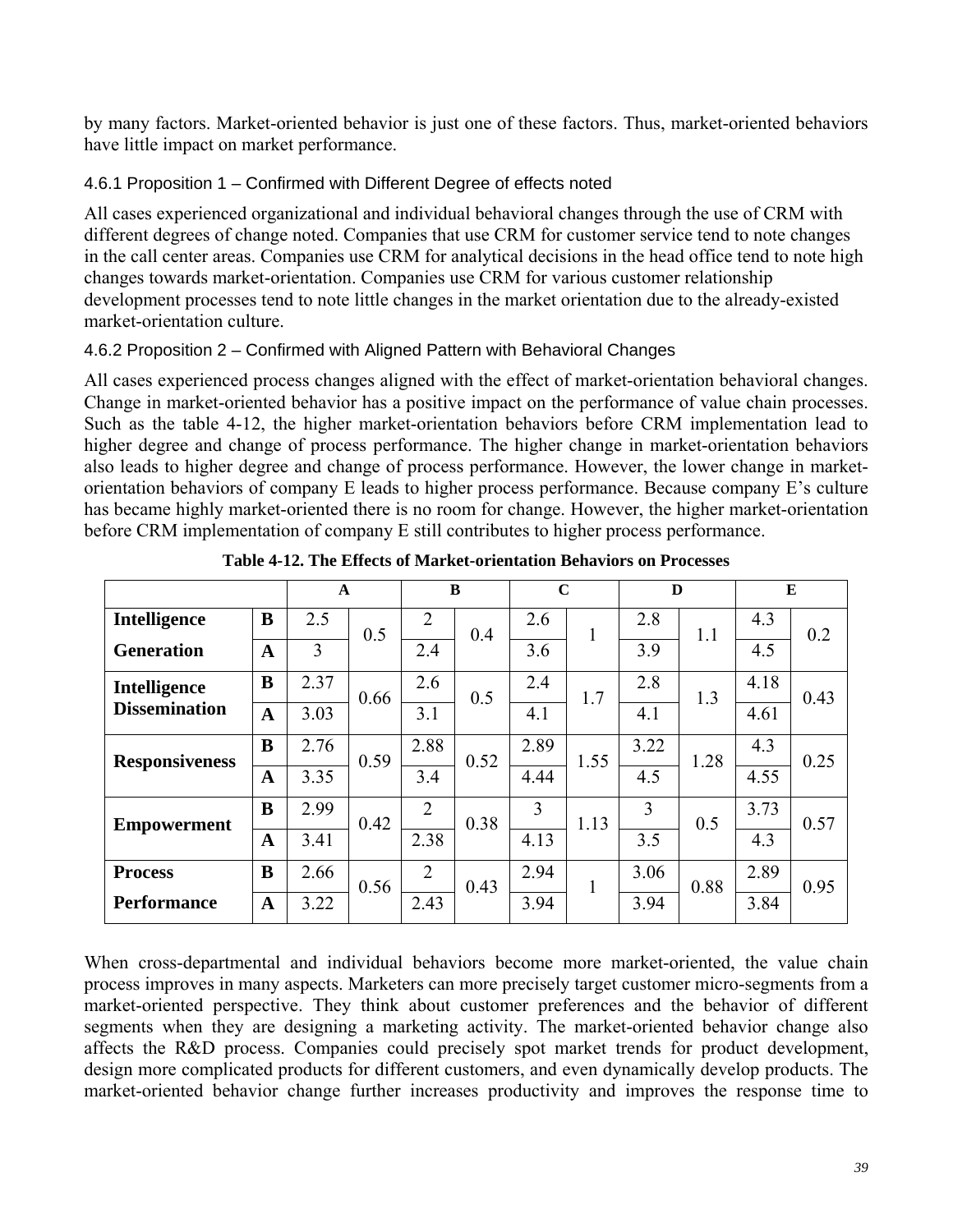customer problems. Finally, the fulfillment process will also have improved customer response time. If service personnel can acquire information from the CRM, the fulfillment process will be significantly improved.

### 4.6.3 Proposition 3 – Confirmed

As presented in table 4-12. The market-orientation of a company is highly aligned with its market performance. Companies that have higher ranks in market-orientation behavior seem to perform better in the market. Several business managers reserved their opinion about the contribution of CRM effects on market performance because the market has changes dramatically in the past three years the performance can be influenced by many other factors such as reorganization, merging with other market owners, and unstable customers; market-oriented behavior is just one affecting factor. High market competition enables companies to be more focused on markets and customers. Merge and acquisition alter the market scope while many external conditions can trigger company move in different segments. However, no mater how changeable the situation is companies reply on both analytical and operational CRM to sustain the competitive edge.

| Table 4-15. Market Periormance |      |      |     |    |      |  |  |  |  |  |  |
|--------------------------------|------|------|-----|----|------|--|--|--|--|--|--|
|                                |      |      |     |    |      |  |  |  |  |  |  |
| <b>Market orientation</b>      | 3.18 | 2.82 | 4.0 | 40 | 4.45 |  |  |  |  |  |  |
| <b>Market performance</b>      | 3.37 | 2.66 | 391 |    | 4.3  |  |  |  |  |  |  |
| <b>Market ranking</b>          | l () |      |     |    |      |  |  |  |  |  |  |

**Table 4-13. Market Performance**

#### 4.6.4 Proposition 4 – Confirmed with Different Types of CRM Use and Top Management Initiatives **Noted**

The greater the extent of top management initiatives the greater the positive impact of CRM use on market-oriented behaviors. In this study, cases received higher and more top management initiatives tend to experience more changes towards market-orientation. The more top management initiatives also lead to higher degree of market-orientation behaviors before CRM implementation. Because company E's culture has became highly market-oriented there is no room for changing market-orientation behaviors. However, the more top management initiatives sustain higher degree of market-orientation behaviors before CRM implementation. The top management in many aspects plays a critical role in the use of CRM. First, he needs to understand the purpose of CRM implementation and to establish a vision which is the fundamental requirements of CRM use. Second, the top management would need to attend CRM-related meetings and guide marketers in channel and segment development. Then, the CRM project leader would need sufficient power request changes in CRM-related processes. Also, adequate measurements which link tightly with the CRM strategy are another way for driving the CRM transition. In all kinds of CRM use the business manager would need to establish a cross-departmental committee in which marketing campaigns and cross selling opportunities can be discussed, and conflicts of interests among product lines, business units, and channels can be communicated and resolved. Additionally, the top manager would need to allocate adequate resources to train employees in the skills of data mining, and query and hold benchmark activities in the learning of effectively CRM use.